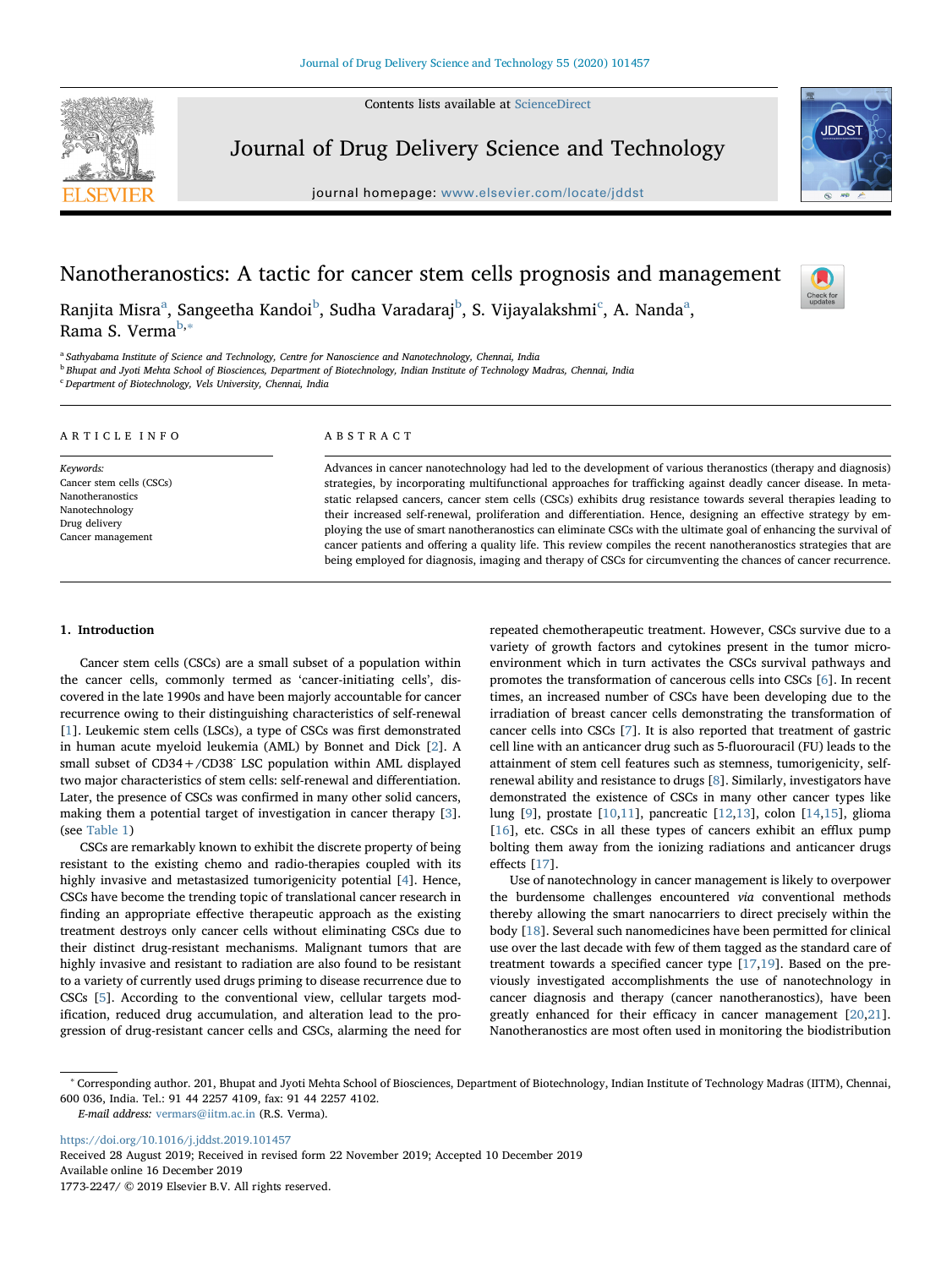<span id="page-1-0"></span>

| Nanomedicines for cancer stem cells management.<br>Table 1                                    |                                          |                                                                                 |                                                                                                                                      |                                                                                     |                                                  |
|-----------------------------------------------------------------------------------------------|------------------------------------------|---------------------------------------------------------------------------------|--------------------------------------------------------------------------------------------------------------------------------------|-------------------------------------------------------------------------------------|--------------------------------------------------|
| Nanoformulation                                                                               | Target                                   | Therapeutic/diagnostic/imaging molecule                                         | In vitro/In vivo model                                                                                                               | Therapy                                                                             | Reference                                        |
| Liposomes<br>Liposomes                                                                        | Brain gliomas<br>Breast cancer           | All trans retinoic acid, vinorelbine<br>Ursolic acids (UA)                      | Human breast cancer-MCF-7 and MDA-MB-231 cells/<br>Brain cancer stem cells in NOD/SCID mice<br>C6 glioma cells and glioma stem cells | Combination therapy<br>Chemotherapy                                                 | [135]<br>[89]                                    |
| Chitosan oligosaccharide-g-stearic acid<br>(CSOSA) polymeric micelles<br>Liposomes (TriCurin) | Breast cancer<br>Glioblastoma            | Curcumin, epicatechin gallate, resveratrol<br>Doxorubicin                       | Glioblastoma and glioblastoma stem cells<br>CSCs enriched mammospheres                                                               | Multi-cycle chemotherapy<br>Combination therapy                                     | [93]<br>[90]                                     |
| methotrexate nano-micelles<br>Salinomycin-loaded DSPE-PEG-                                    | Head and neck squamous<br>cell carcinoma | Salinomycin                                                                     | HNSCC CSCs and HNSCC cells                                                                                                           | Combination therapy                                                                 | [92]                                             |
| Zinc oxide nanoparticles                                                                      | Cancer stem cells                        | Doxorubicin                                                                     | CSCs                                                                                                                                 | Combination therapy                                                                 | [99]                                             |
| Silver nanoparticles                                                                          | Cancer                                   | Cisplatin                                                                       | Teratocarcinoma stem cells                                                                                                           | Targeted therapy                                                                    | [100]                                            |
| Mesoporous silica nanoparticles (MSN)<br>Nanodiamonds                                         | Hepatic carcinoma<br>Acute leukemia      | Anthracycline daunorubicin<br>Epirubicin                                        | In vitro and in vivo killing of hepatic cancer stem cells<br>Leukemic stem cells (LSC)<br>and hepatic cancer cells                   | Combination therapy<br>Chemotherapy                                                 | $\begin{array}{c} 115 \\ 1 \end{array}$<br>[101] |
| Albumin-conjugated fluorescent nano<br>diamonds                                               | Cancer                                   | tracking of human stem/progenitor cells<br>Single-cell imaging and quantitative | mesenchymal stem cells (pcMSCs) in miniature pigs<br>Human placenta choriodecidual membrane-derived                                  | Background-free imaging and quantitative<br>tracking of human MSCs in animal models | [114]                                            |
| Fluorescent nano diamonds                                                                     | Cancer                                   | Biocompatibility and cellular uptake                                            | Cancer cells (HeLa) and pre-adipocytes (3T3-L1)                                                                                      | <b>Bio-medical applications</b>                                                     | [136]                                            |
| Single walled carbon nanotube and SWCNT-<br><b>COOH</b>                                       | Osteosarcoma                             | TGFß induces OS dedifferentiation and<br>OSCs Viability                         | Osteosarcoma and OS stem cells                                                                                                       | Targeted therapy                                                                    | [137]                                            |
| Single walled carbon nanotube                                                                 | Cancer                                   | Combretastatin A4 (CA4)                                                         | Hela Cells and cancer stem cells                                                                                                     | Chemotherapy                                                                        | [138]                                            |
| Semiconductor nanocrystal QDs, MSCs<br>labelled with QD                                       | Breast cancer                            | Cell-mediated delivery of nanoparticles                                         | Breast cancer cells and breast cancer stem cells (MDA-<br>MB-231)                                                                    | Targeted therapy                                                                    | [121]                                            |
| Gold nanoparticles                                                                            | Cancer                                   | Doxorubicin                                                                     | KATO-III and Chago cancer cells                                                                                                      | Chemotherapy, drug delivery                                                         | [139]                                            |
| Chitosan nanoparticles                                                                        | Hepatic carcinoma                        | Ginsenoside compound K (CK)                                                     | Hepatic carcinoma cells (HepG2)                                                                                                      | Combined therapy                                                                    | [140]                                            |
| Poly (lactic-co-glycolic acid) nanoparticle                                                   | Childhood cancer that                    | Cisplatin                                                                       | Mouse malignant cell line (EL4) and SSCs                                                                                             | Targeted therapy                                                                    | [105]                                            |
| Polymer-lipid hybrid anti-HER2<br>nanoparticles                                               | causes azoospermia<br>Breast cancer      | Salinomycin                                                                     | Breast cancer cells and breast CSCs                                                                                                  | Targeted therapy                                                                    | [141]                                            |
| Chitosan nanoparticles                                                                        | Breast cancer                            | Doxorubicin                                                                     | CSCs and tumor reinitiating cancer stem like cells<br>stem-like cells                                                                | Combination therapy                                                                 | [104]                                            |
| Oxidized carbon nano tube with                                                                | Hepatic carcinoma                        | Photon energy transformed to heat to                                            | HeLa and HepG2 cell lines                                                                                                            | Photothermal therapy (PTT)                                                          | [142]                                            |
| polyethylene glycol<br>Gold nanoparticles                                                     | Colorectal cancer                        | High-linear energy transfer (high LET)<br>extirpate cancer.<br>irradiation      | Colorectal CSCs and colorectal cancer stem like cells                                                                                | Radiation therapy                                                                   | [143]                                            |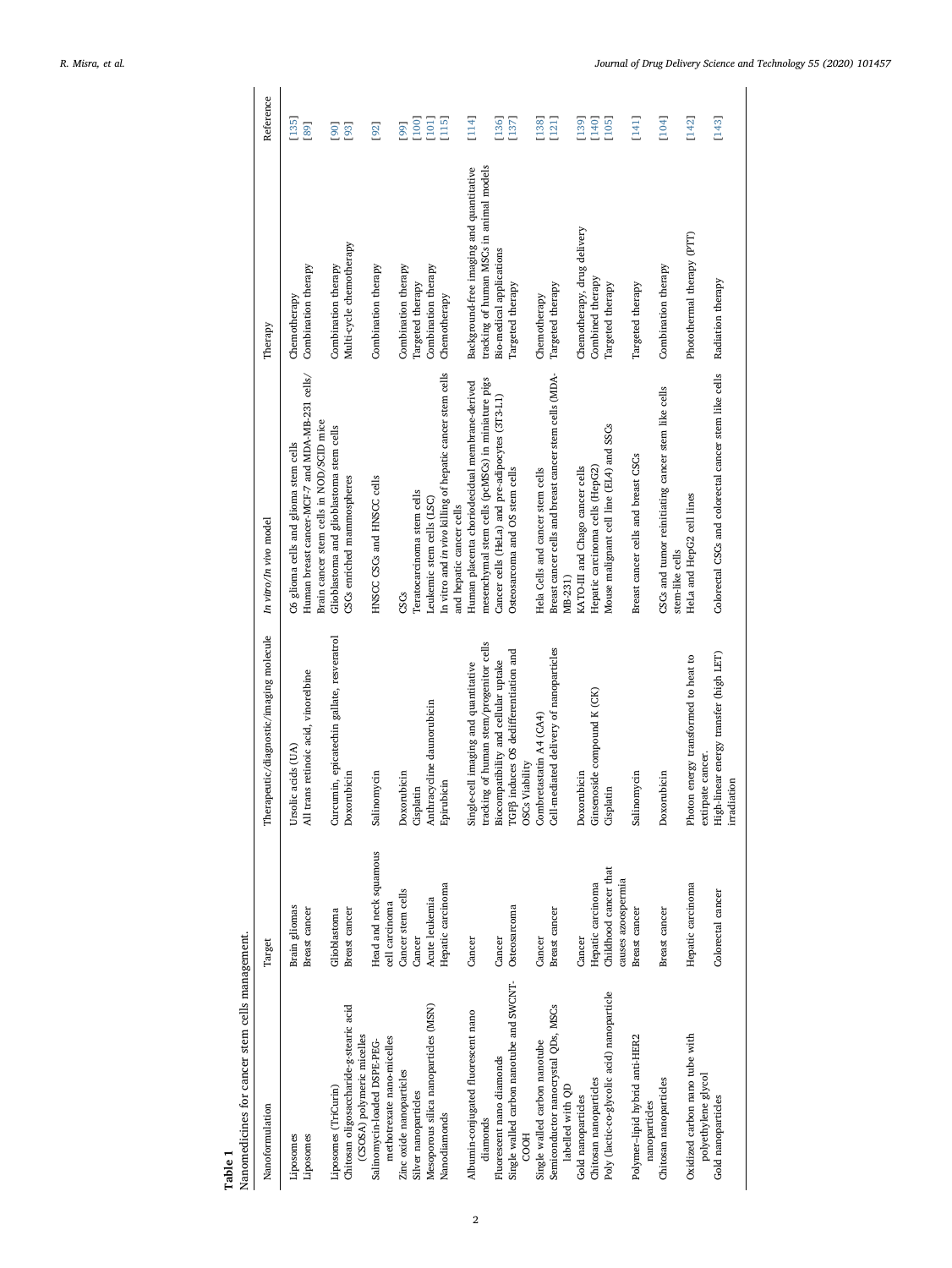of nanomaterials within the animal models and in viewing its intracellular localization for studying the complete patient response. The development of nanotheranostics with the superior ability to target CSCs can be achieved by target-specific drug delivery. This review provides an overview of CSC drug resistance mechanisms and the loopholes associated with the current methodologies for tackling CSCs. The potential role of currently available nanotheranostics in targeting CSCs have been highlighted in detail.

# 2. Cancer stem cells (CSCs)

CSCs have been an important concern for tumorigenesis, metastasis, recurrence, and resistance to radiochemotherapy and hence elimination of CSCs is crucial for the prevention of cancer relapse [[22\]](#page-9-1). Existing strategies aren't potent enough to detect and target the CSCs, posing a risk of disease relapse or increased recurrence in patients [\[23\]](#page-9-2). Thus, for CSCs eradication, a substantial amount of effort has been laid down for developing several strategies in targeting CSCs and in identifying disparate therapeutic compounds effective against CSCs within malignant tumors [\[24](#page-9-3)[,25](#page-9-4)]. Targeting surface markers expressed on CSCs, altering the signalling pathways and changing the tumor microenvironment are few of the existing alluring therapeutic targets in CSCs management [[26\]](#page-9-5).

### 2.1. Stem cell surface markers

The unusual occurrence and activation of CSCs may alter at the concentration and localization of biomarkers at the tumor site [\[27](#page-9-6)]. Therefore, a feasible approach for early detection is by imaging the surface biomarkers of CSCs via the use of ligand or antibodies may help in rapid diagnosis. Some of these strategies are being successfully translated to clinics with most of them under pre-clinical evaluation [[28](#page-9-7)[,29](#page-9-8)]. One significant CSCs based marker strategy include targeting CD133 (Prominin 1), a cell surface glycoprotein with anti-CD133 therapy. The presence of CD133 on CSCs is seen amongst many solid cancers including glioma, lung and breast cancer correlating with poor clinical outcomes [[30\]](#page-9-9). Zhang et al. had developed a fluorescent-based diagnosing system by utilizing 0–630 nM graphene oxide for detecting the CD133 positive CSCs in CT26 cells [\[31](#page-9-10)]. In another study, treatment of colorectal adenocarcinoma cell lines Caco-2 cells with paclitaxel drug loaded on polymeric nanoparticles (NP) in conjugation with CD133 antibody reduced the number of cells and colony formation. In addition to that, conjugated paclitaxel loaded NPs exhibited superior effectiveness when compared to free paclitaxel in breast cancer xenograft model [\[32](#page-9-11)]. Intraperitoneal injection of anti-CD133 and Pseudomonas exotoxin 38 fusion in ovarian cancer xenograft model evidenced the tumor regression in 4–6 weeks with cancer-free survivors for a long time [[33\]](#page-9-12). Similarly, the reduced tumor in the sarcoma CSCs was due to the anti-proliferative activity of CD133  $+$  cell therapy [\[34\]](#page-9-13). Pancreatic and hepatic CSCs expressing CD133 + cells displayed similar effective results with anti-CD133 + cell therapy. Current investigations reported the selective killing of CD133 + glioblastoma cells by the anti-CD133 conjugated with carbon nanotubes when combined with irradiation of near-infrared laser light [[35\]](#page-9-14). These studies show that a combination of anti-CD133 with targeted drug delivery could possibly increase the efficacy of CD133 + antibody in abolishing the CSCs.

CD44, a transmembrane protein is overexpressed on different cancer cells such as prostate, ovary, pancreas, gastric, breast, colorectal, bladder, head and neck, hepatocellular, AML CSCs, etc. Thus, eradicating CSCs by targeting CD44 monoclonal antibody may prove to be a promising strategy for CSC therapy [[36\]](#page-9-15). The LSCs that are highly expressed in AML can be neutralized by the use of anti-CD44 antibody. Lee et al. had investigated the use of anti CD44 with manganese ferrite nanoparticles (MFNPs) as a probe for visualizing by in vivo magnetic resonance imaging (MRI) in a gastric cancer mice model [[37](#page-9-16)]. Muntimadugu et al., have shown that the combination of hyaluronic acid

coated with salinomycin NPs and paclitaxel NPs exhibited increased cytotoxicity towards CD44 <sup>+</sup> cells. Adopting a combinational approach of utilizing an anticancer drug along with a CSC inhibitor is an encouraging strategy to repress the cancer relapse [\[38](#page-9-17)]. Similarly, triplenegative breast CSCs have been targeted by a pentameric nanocomplex (PNC) comprising of doxorubicin-loaded gold NPs coupled with thiolated hyaluronic acid and thiolated PEGylated CD44 aptamer. This nanocomplex effectively reduced the CSC self-renewal besides increasing the efficacy of doxorubicin and reducing its nontargeted toxicity issues [[39\]](#page-9-18). In the recent decade, there are several antibodies used for the treatment of numerous solid and haematological cancer as approved by the FDA including anti-CD20 (Rituximab), anti-EGFR (cetuximab), anti-ER2 (trastuzumab), anti-VEGF-A (bevacizumab), etc.

## 2.2. Dysfunctional signalling pathways in cancer stem cells

Dysregulation in Notch, Wnt, Hh signalling pathways alters the genes required for the maintenance within tumor microenvironment affecting the CSCs [[40\]](#page-9-19). The growth, metastasis, development of drug resistance and finally incurrence of cancer relapse are due to either mutation or abnormal activation of the genes within the signalling pathways. The conservative signalling pathways of multicellular organism linked to CSC survival and self-renewal is the Notch pathway [[41\]](#page-9-20). Breast cancer, glioblastoma and various other cancer types evolve due to the dysregulation in Notch signalling [\[14](#page-8-13)[,42](#page-9-21)–44]. The Notch protein inhibits tumor regrowth, reduces migration and invasion of cancer cells contributing to the drug resistance and therefore decrease in Notch expression could lead to enhanced drug sensitivity of cancer cells [\[45](#page-9-22)]. Recent clinical trials inhibiting the CSC growth targets the notch pathway with monoclonal antibody-based therapies like OMP-21 M18, OMP-52 M51, and OMP-59 R5 [[46\]](#page-9-23). In addition, the metastasis property of CSCs are also directly linked with the Notch pathway. CSCs facilitates metastasis by resisting apoptosis and DNA damage induced by drugs. The epithelial-mesenchymal transition (EMT) is a crucial developmental phase that is activated during cancer invasion and metastasis in the process of cancer progression [[47\]](#page-9-24). EMT is characterized by the conversion of epithelial cells into highly mobile migratory and invasive cells. This occurs with loss of E-cadherin markers and an increased level of N-cadherin expression signifying the hallmarks of EMT [[48\]](#page-9-25). It is well known that EMT is also associated with CSCs characteristics. Thus, EMT inhibition can potentially suppress CSCs formation and can become an attractive strategy for cancer metastasis treatment [\[49](#page-9-26)]. A large body of investigations has been reported linking the Notch signalling with CSCs maintenance and also with EMT [50–[52\]](#page-9-27). The maintenance of EMT and acquisition of CSC property attributes to the overexpression of Notch-2 and its ligand jagged 1 [\[53](#page-9-28)]. Invasion of CSCs into healthy organs is due to the EMT, where CSCs migrate from tumor lesions into the blood. Current treatment strategies target these signalling pathways for controlling stem cell survival, replication and differentiation. Either single or combination of notch inhibitors along with chemotherapy drugs has been established to treat cancer and its recurrence [[54\]](#page-9-29).

The predominant pathway crucial for embryogenesis and progression of cancer has been the Wnt pathway [\[55](#page-9-30)]. The proliferation and maintenance of normal healthy stem cells are due to the Wnt proteins which suffice the role of growth factors. The progression of different kinds of cancers like leukemia, colon, epidermal, breast and cutaneous carcinoma have been reported due to the mutation in Wnt/β-catenin pathway [[56\]](#page-9-31). Furthermore, the transcription of ABCB1/MDR-1 in chronic myeloid leukemia (CML) is due to impediment in Wnt/β-catenin signalling [[57\]](#page-9-32). The Wnt signalling pathway has been reported to enhance stem cell properties and confer resistance to current cancer therapeutics in glioblastoma [\[58\]](#page-9-33). Several studies have elucidated an effective inhibition of the drug resistance lung cancer cells by silencing the Wnt pathway using siRNA against β-catenin [\[59](#page-9-34)]. The maintenance of stemness such as self-renewal capacity and heterogenicity of breast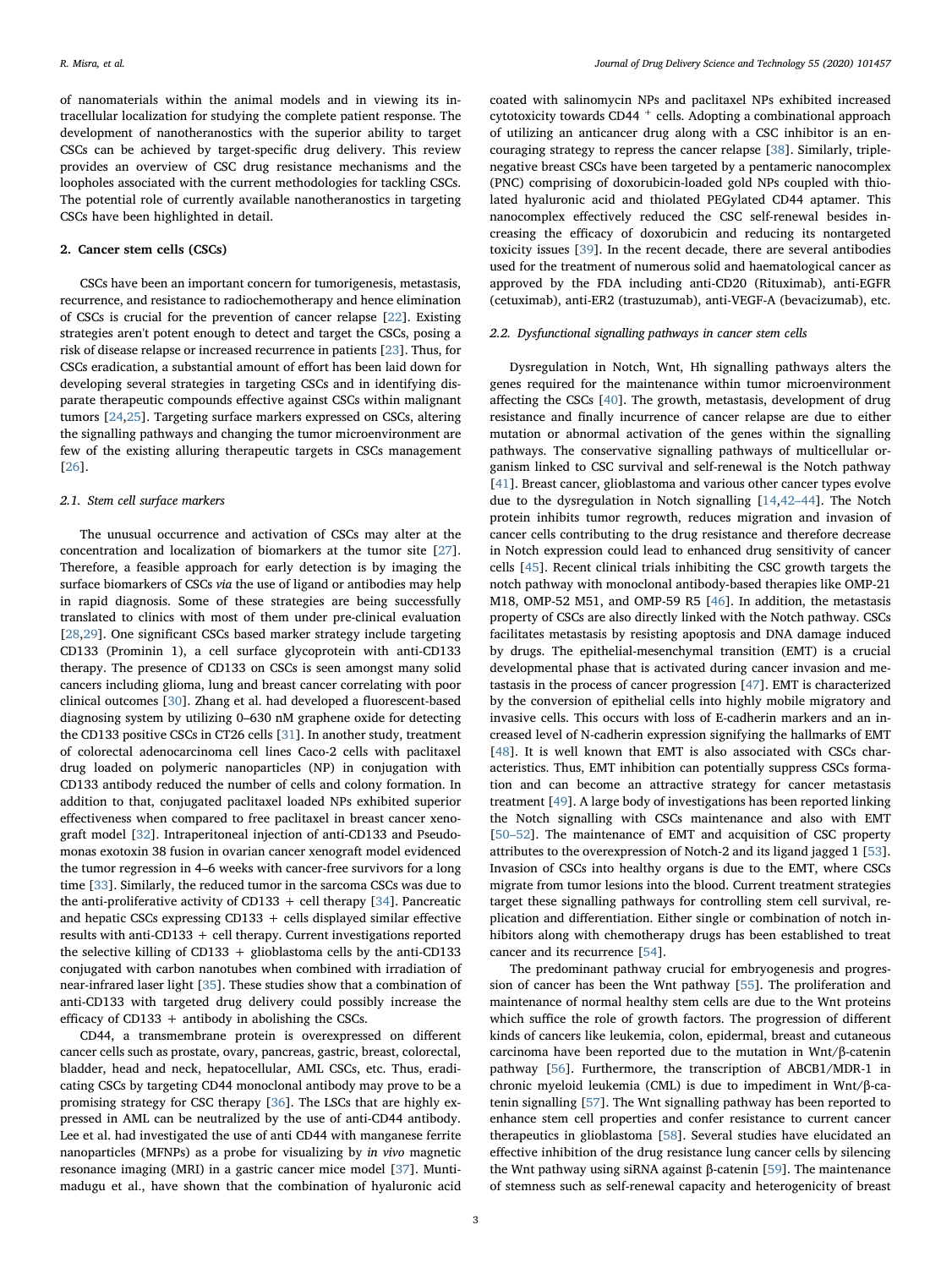CSCs properties are developed by proliferating cell nuclear antigenassociated factor (PAF), linked with the Wnt pathway [[60\]](#page-9-35). Malladi et al. investigated that the expression of SOX2 and SOX9 induces DKK1 (a natural Wnt inhibitor) for the transition of normal cells into the quiescent state. They also isolated latent competent cancer cells from lung and carcinoma cell lines which lower the innate immunity and expression of natural killer cells (NK) confirming the activation of cells to a quiescent state for a longer time [\[61](#page-9-36)].

Similarly, the development of various types of cancer such as basal cell carcinoma, breast, brain, and pancreatic tumors are due to the activation of the Sonic Hedgehog (Shh) signalling pathway [[62\]](#page-9-37). Shh pathway reactivation, caused by the somatic mutation has been studied by several mechanisms in solid tumors. The association of Shh pathway and CSCs have been extensively studied. Li et al. had isolated cells from primary cultures of pancreatic adenocarcinomas expressing the CSC phenotype that is being 100 times more tumorigenic as compared to other cells [\[63](#page-9-38)]. This was studied by the development of xenografts in mice with impaired immune system and these cells relatively overexpressed Shh pathway in comparison with other tumor cells. It has also been observed that tamoxifen resistance in breast cancer cells (MCF-7 and T47-D) are regulated owing to the high expression of Shh signalling [[64\]](#page-9-39). Similarly, colon and pancreatic CSCs shows sensitivity to the Shh pathway inhibitors. The destructive potential of several compounds in targeting different signalling pathways is efficient at the pre-clinical level and is currently at the level I and II stage of clinical trials [[65\]](#page-9-40).

#### 2.3. Tumor microenvironment

Three major characteristics of tumor microenvironment facilitating the survival of CSCs are (1) secretion of cytokines causing chronic inflammation, (2) hypoxia and (3) proliferation and differentiation capacity that is regulated by perivascular niches. Inflammatory cytokines (IL-1β, IL-6, and IL-8) secretion promotes the development and maintenance of CSCs for their self-renewal, angiogenesis, and metastasis traits. This leads to the activation of Stat3/NF-κB pathways in stromal and cancer cells. The distinctive feature of niches is a hypoxic environment along with augmented angiogenesis in the tumor microenvironment including blood vessels. The possible pharmaceutical targets of eradicating the CSCs could be devising on strategy by attacking anyone of these key features of the tumor microenvironment [[66\]](#page-9-41).

Tumor hypoxia is one of the interesting techniques for targeting CSC niches. It plays a major role in the progression of cancer and hence it is very important to monitor the level of hypoxia in biosystems. The survival of CSCs mainly depends on the hypoxic region of the tumor microenvironment [\[67](#page-9-42)]. Hypoxic environment vents up the activation of hypoxia-inducible factor (HIF) pathway, upregulating HIF-1 $\alpha$  which in turn affects tissues by intervening hypoxia-related several biological effects causing increased resistance towards radiation as well as chemotherapy [\[68](#page-9-43)]. Thus, for destructing and eliminating the soil of the CSCs population, detection of the hypoxic CSCs niche is highly essential. A two-photon fluorescent probe has been devised to monitor the hypoxic level by measuring the nitroreductase (NTR) level under in vitro 3D cultured-CSCs and in vivo tumor models. This system extends the excitation spectra in near-infrared (NIR) region assisting in deep tissue penetration for detecting hypoxic microenvironment under in vivo [\[69](#page-9-44)].

Moreover, the disruption of the CSC niche takes place by targeting the tumor vasculature. The substantial delay in growth and regression of tumor was studied at the pre-clinical level through in vivo studies by utilizing anti-angiogenic agents, however, the outcome of this has not been evaluated at the clinical level yet  $[70]$  $[70]$ . CD133 + stem cell-like subpopulation can differentiate into endothelial and tumor lineages in glioblastoma, a highly angiogenic form of malignancy [[71\]](#page-9-46). In glioblastoma, the CSCs differentiates into pericytes and subsequent remodelling of the perivascular niche have been due to SDF1/CXCR4 axis and TGF-β of the endothelial cells [\[72](#page-9-47)]. In a mouse glioma model, a γ-

secretase-regulated intracellular domain of CD44 promotes the expression in the perivascular niche. In case of bevacizumab-resistant glioblastoma, intercellular adhesion molecule 1 (ICAM-1) expression has been reported due to the hypoxia-induced activation of STAT3. The decrease in tumor size and inhibition in the invasion of macrophage at the site of tumor has been seen in the animal model due to the knockdown of ICAM in glioma stem cells [\[73](#page-9-48)].

#### 3. Current challenges in CSCs management

Cancer stem cells are eradicated by currently available strategies and these were initially discovered to be originated in solid tumors and later found to be responsible for tumor development. Many cancer stem cell antigens are not specific to these tumors and are also expressed by normal stem cells. This poses the greatest challenge to effectively diagnose by a conventional method when tumors are heterogeneous and complex. Traditional strategies for cancer treatment such as chemo- and radiotherapy has several drawbacks as they induce local and systemic toxicity because the therapeutic molecules are not selective and affect the healthy tissues [[74\]](#page-10-12). Additionally, unique characteristics of CSCs including slow proliferation rate, enhanced expression of surface efflux pumps, increased ability of DNA repairing and their ability to adapt to microenvironment characteristics like hypoxia and acidosis are have also been listed down as bottlenecks in cancer treatment and prevention [[75\]](#page-10-13).

Recently, several approaches have been conceptualized with the primary goal of destroying the CSCs and their niches. These comprise targeting specific surface markers, modulating the signalling pathways, inhibition of drug-efflux pumps, altering the microenvironment signals, etc for the induction of CSCs apoptosis and differentiation [\[76](#page-10-14)]. In this context, the use of nanomaterials provides sensitivity and specificity for eradicating CSCs [\[77](#page-10-15)]. Currently, some of these are successfully translated to the clinic, especially in combination with traditional therapies while few others are under evaluation [[78\]](#page-10-16).

# 4. Nanotheranostics for CSCs management

Nanotheranostics are increasingly used in the current molecular diagnostic methods for CSCs management. Several nanotechnological devices such as metallic nanoparticles, gold nanoparticles, quantum dots, etc are used for diagnostic applications [\[79](#page-10-17)–81]. Currently available nanotechnologies could overcome the disadvantages of existing molecular diagnosis and may provide acute care of diagnosis and therapy for CSCs. Identifying CSCs with traditional clinical imaging scanners were very challenging [\[82](#page-10-18)]. In this context, clinical diagnostic procedures using nanotechnology incorporated within the molecular diagnosis is a protagonist in nanomedicine and personalized medicine. The receptors, pores and the other components of the living cells that are nanoscaled are detected by nanoscale probes. It is proposed that nanotechnology can be used in improving PCR and non-PCR methods for quick diagnostics. The greatest advantage of using nanotechnology in molecular diagnostics is that a very small quantity of sample is required and the diagnostics methods include nanoscale materials to tag or label, which makes them faster and more sensitive. There are numerous nanomaterials that are being used for CSCs diagnostics. Similarly, nanomedicines for cancer therapy are commonly used to increase the stability, solubility, and permeability of the encapsulated drugs effectively with safety and efficacy [[83\]](#page-10-19). NPs have discrete multifunctional characteristics accompanied by several physico-chemical properties. Higher concentration of therapeutic drug can be encapsulated to facilitate the release at the specific tumor site targeting CSCs over a period of time. Target selectivity is achieved due to the conjugation of specific ligands to the NPs surface. An enormous variety of NPs of different sizes, physicochemical features, and bifunctional compositions are available to sustain under in vivo conditions [[84,](#page-10-20)[85](#page-10-21)].

Numerous forms of nanotheranostics are being deployed for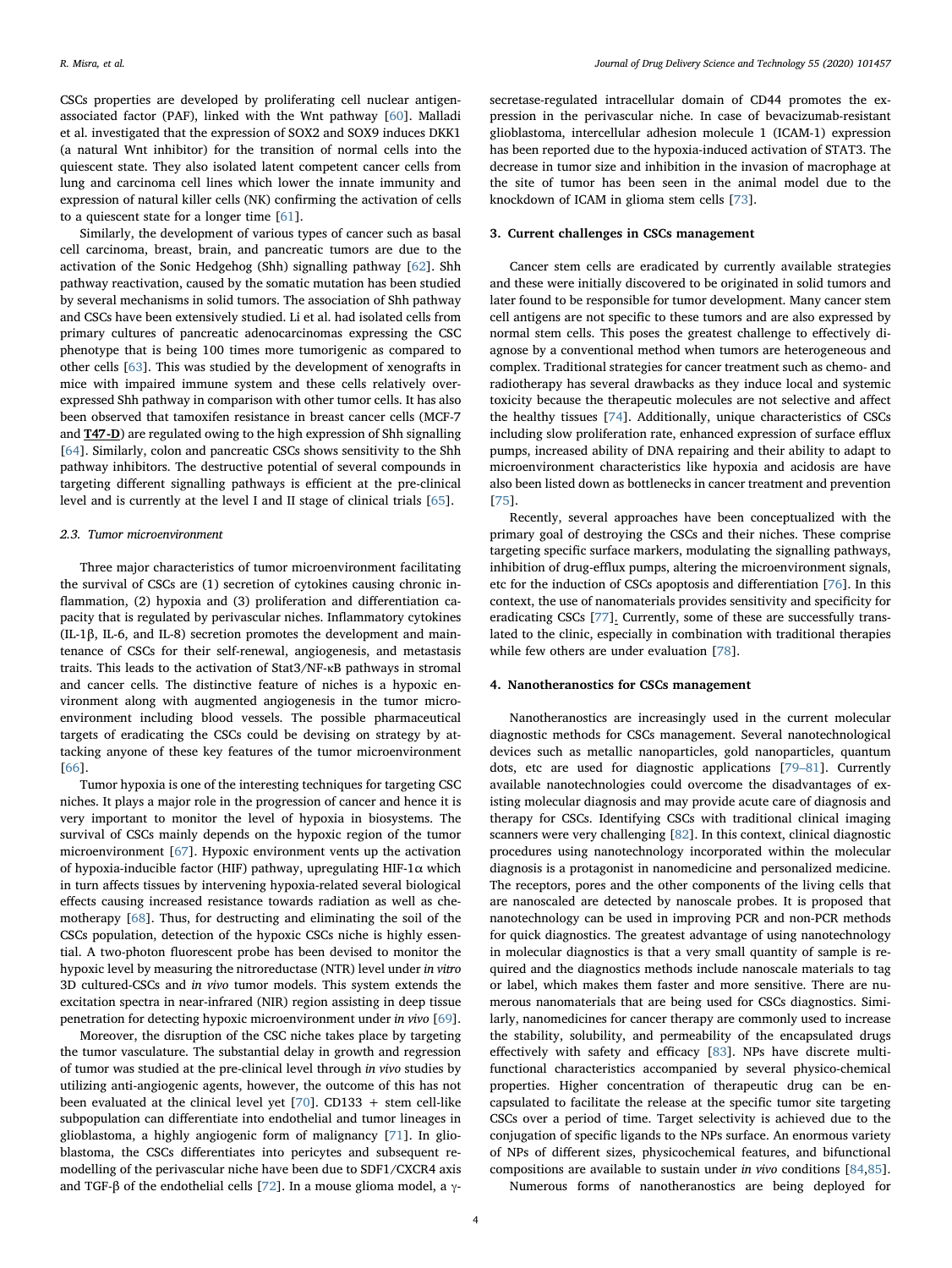<span id="page-4-0"></span>

Fig. 1. Different therapeutic targets accessible within CSCs. Applications of different nanotheranostics for tackling CSCs within the cancer cell population.

destroying CSCs [\(Fig. 1\)](#page-4-0). Clinically approved nanomedicine for cancer management includes doxil® (liposomal doxorubicin), abraxane® (albumin-bound paclitaxel) oncaspar® (PEG-L-asparaginase) and a few more. Doxil® has been the first US-FDA approved nanomedicine with the superior property of exhibiting longer circulation time, enhanced therapeutic efficacy and reduced cardiotoxicity. In the later section of this review, we would be discussing the significant nanotechnological approaches that can be employed for effective management against CSCs [[86\]](#page-10-22).

#### 4.1. Liposomes

Liposomes are defined as small sphere-shaped artificial vesicles made up of different polymers aligned as an aqueous central core with one or multiple concentric layers of phospholipid on the periphery [\[87](#page-10-23)]. They are considered as a versatile tool in biology, biochemistry and in medicine due to their ability to incorporate hydrophilic, hydrophobic, and amphiphilic molecules. Despite all these, they could be easily controlled during their formulation. Targeted imaging and therapy for CD133 positive glioma stem cells have been achieved by an RNA aptamer and a lipoprotein receptor-related protein for dual targeting receptors loaded with survivin siRNA and paclitaxel to form dual modified cationic liposomes [[88\]](#page-10-24). Liposomes have also been proved as an ideal nanocarrier for breast cancer stem cells. All-trans-retinoic acid (ATRA) stealth liposomes have been investigated for preventing the recurrence of breast cancer thereby acting as a co-therapy alongside with a cytotoxic agent. The relapse of breast cancer was prevented by ATRA stealth liposome by promoting BCSCs differentiation and arresting the cell cycle [[89\]](#page-10-0). Similarly, Mukherjee et al., evidenced that the liposomal TriCurin (mixture of curcumin, epicatechin gallate, and resveratrol) triggered the p53-mediated mechanism for inhibiting the proliferation of mouse glioblastoma and glioblastoma stem cells leading to apoptosis under in vitro conditions [[90\]](#page-10-1).

#### 4.2. Micelles

A micelle is defined as an aggregate of amphiphilic surfactant molecules dispersed in a liquid colloid. These are formed by the self-assembling of amphiphilic molecules in aqueous solution. The hydrophilic 'headgroups' remain facing the surrounding medium while the hydrophobic chains form the core of micelle minimizing the assembly contact with the water [[91\]](#page-10-25). Micelles of varying size have remarkable characteristics including increased drug solubility, enhanced circulation time, low toxicity and high cellular penetration. Thus, these are revolving as a keystone in the future of therapeutics.

Cancer relapse, progression and diagnosis of hepatocellular carcinoma (HCC) is mainly due to the biomarker of cancer stem cells (CSCs) which is Epithelial cell adhesion molecule (EpCAM). Chemotherapy and photodynamic therapy are performed using an anti-EpCAM antibody grafted nanoparticle-based micelles loaded with an anticancer drug mitoxantrone (MX) and a photosensitizer for dual-modality magnetic resonance/upconversion luminescence (MR/UCL). These micelles are biocompatible and highly specific to HCC and possess higher magnetic/ fluorescent properties in vitro. Zhu et al. have formulated PEGylated salinomycin and methotrexate loaded nanomicelles for targeting both head and neck squamous cell carcinoma (HNSCC) and cancer stem cells (CSCs). Experimentally they have shown that these nanomicelles exhibited increased cytotoxicity effect on both HNSCC CSCs and non-CSCs in comparison to methotrexate and salinomycin treatment alone. Furthermore, M-SAL-MTX has shown to exhibit enhanced tumor suppression property, thereby the micellar system offers an exciting approach for dealing with HNSCC by dealing with both HNSCC CSCs and HNSCC cells [[92\]](#page-10-3). Meng et al. designed a nanovehicle composed of chitosan oligosaccharide-g-stearic acid (CSOSA) polymer towards the evaluation of tri-cycle chemotherapy in an animal tumor model. Investigation revealed that the CSOSA encapsulated doxorubicin (CSOSA/ DOX) showed an enhanced antiproliferative effect in mammospheres enclosing a high number of CSCs as detected by acid phosphatase assay (APH). Moreover, animal studies showed that the CSOSA/DOX micelles inhibited the tumor development leading to a noticeable reduction in the number of CSCs thereby lowering the MDR activity [[93\]](#page-10-2).

#### 4.3. Nanoparticles

Nanoparticles are colloidal particles with varying size of 10–1000 nm. They are made up of biocompatible and biodegradable polymeric matrix that can encapsulate or conjugate or adsorb the therapeutic agents of interest [[74\]](#page-10-12). The nanoparticles provide a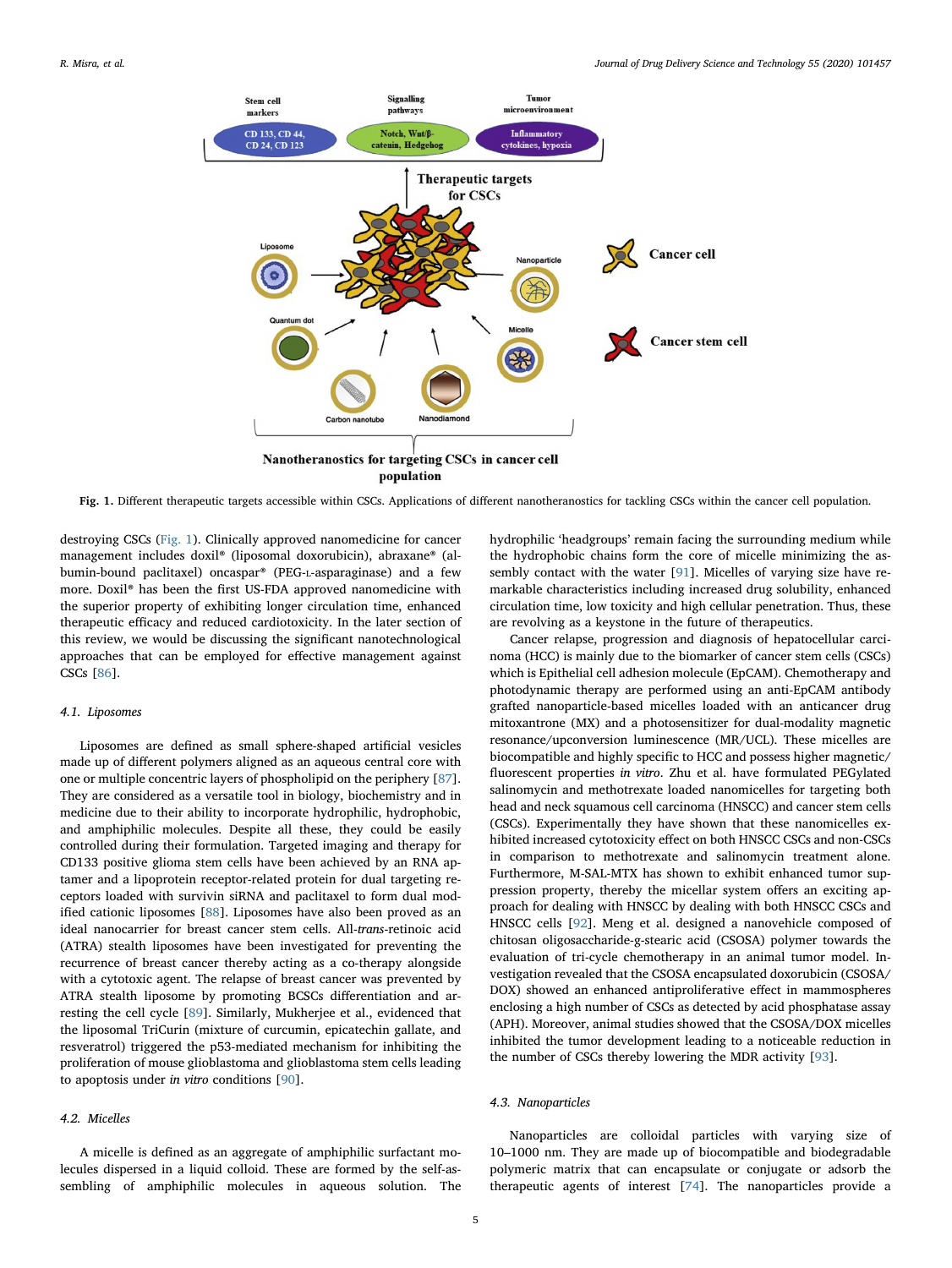sustained and controlled release of the drug by modulating the characteristics of polymer to attain the desired therapeutic concentration of drug at the target tissues for a particular time period consequently with optimal therapeutic efficacy. Subsequent release of the drug into the circulation causes the polymer matrix to break down into non-toxic molecules which are further excreted from the body [[94\]](#page-10-26).

Nanoparticles surface can be modified with the targeting moiety and are targeted to disease sites by offering a biochemical interaction with the surface receptors expressed on tumor cells. Moreover, these nanoparticles are able to deliver the drugs to the disease site by overcoming various biological barriers like blood retinal barrier, blood brain barrier, etc [\[20](#page-8-19)].

Nanoparticles have also shown to exhibit a potential role in diagnosing cancer [\[95](#page-10-27)] with some of them being assessed for clinical trials [[96\]](#page-10-28). However, these nanodiagnostics are useful in limited situations [[97\]](#page-10-29). These nanodiagnostics can be used for tumor imaging, locoregional imaging and also early detection of CSCs, circulating tumor cells (CTCs), etc. Whereas theranostic nanoparticles are multifunctional nanosystems that are designed for multipurpose use of diagnosis and therapeutic have potentially attracted a huge attention in the scientific field [\[98](#page-10-30)].

Zinc oxide nanoparticles (ZnO NPs) have shown to target various types of cancers including cancer stem cells with multifactorial abilities of inhibiting cell growth, overcoming drug resistance, prevention of cancer relapse and metastasis. Wang et al., showed the potential effects of Doxorubicin loaded ZnO NPs in decreasing the stemness of CSCs within the drug resistant breast cancer cells [[99\]](#page-10-4).

Silver nanoparticles (AgNPs) have been used for many biomedical applications owing to their distinguishing trait of attacking against most bacterial infection, inflammation, cancer, etc. Han et al., studied the mechanism of cytotoxicity induction and stem cell differentiation by utilizing the AgNPs in neurodegenerative diseases and cancer through several analytical techniques [[100](#page-10-5)].

Similarly, Mandal et al. investigated the role of daunorubicin loaded anti-B220 functionalized mesoporous silica nanoparticles (MSNs) for the treatment of AML-LSC. Results demonstrated that functionalized antibody-tagged MSNs containing antileukemic drugs efficiently targets LSC in vitro and proficiently destroys the AML-LSCs at a lower concentration of daunorubicin than free drug. MSNs treatment lead to significantly delayed leukemic development under in vivo conditions in mice [\[101\]](#page-10-6).

Platinum complex are known to exhibit selective toxicity on breast cancer stem cells [\[102\]](#page-10-31). Therefore, platinum nanoparticles with characteristic features of being nontoxic, thermally stable and thermoplasmonic property are profoundly used in cancer management. Combination of platinum nanoparticles along with doxorubicin have been shown to be effective on osteosarcoma cells, however they displayed higher toxicity as compared to the use of single counterparts [[103](#page-10-32)].

#### 4.3.1. Polymeric nanoparticles

Polymeric NPs are made up of either natural polymers like chitosan, gelatin, agarose, etc or synthetic polymers such as poly(ε-caprolactone) (PCL), poly (lactic-co-glycolic) acid (PLGA), polyvinyl alcohol (PVA), polyethylene glycol (PEG), etc [\[83](#page-10-19)]. These are more stable in nature that allows the release of the drugs for a longer period of time. In these polymeric structures drugs can be adsorbed on the surface or entrapped in the core of the polymeric matrix [\[74](#page-10-12)].

In this regard, Rao et al., have developed CD44 targeted chitosan decorated doxorubicin loaded polymeric nanoparticles. They have demonstrated the higher cytotoxic effect of these nanoparticles as compared to the free doxorubicin in CD44 positive breast cancer tumor cells. Further, these nanoparticles have shown greater tumor regression property in xenograft model [\[104\]](#page-10-11).

Similarly, Shabani et al., have formulated folic acid conjugated cisplatin loaded PLGA NPs and have found that these nanoformulations have shown promising efficacy as a cisplatin carrier inducing higher

apoptosis than the corresponding native drug in mouse malignant cells and spermatogonial stem cells [\[105\]](#page-10-10).

## 4.3.2. Gold nanoparticles

Gold nanoparticles are widely known for its theranostic application in a myriad of diseases along with the plasmonic nanoparticles by holding a higher and adjustable surface plasmon resonance (SPR) at NIR region. Gold nanoparticles improve the temperature for photothermal therapy (PTT) and light-induced chemotherapy along with bioimaging ability. In comparison to surgical resection, thermoablative technology shows lesser morbidity without any evidence of damaging the healthy tissues. They also lowers the financial burden by reducing hospitalization time [\[106\]](#page-10-33) meeting the technical needs in cancer therapy [\[107\]](#page-10-34). Liu et al. developed human induced pluripotent stem cells encapsulated gold nanorods@SiO2@CXCR4 (AuNRs-iPS) with photothermal therapeutic effects. This system displayed good optical properties along with their ability to migrate towards the targeted tumor. Additionally, iPS cells aids in the delivery of Au nanorods with prolonged retention and distribution at the tumor site in mice through photoacoustic tomography and two-photon luminescence evaluation [[108](#page-10-35)].

#### 4.3.3. Magnetic nanoparticles

The magnetic nanoparticles (MNPs) are biocompatible and are potentially used for biomedical purposes such as stem cell tracking, imaging, diagnosis and cancer therapy management. In recent times, MNPs are more likely to be used as nano vehicles for delivering the drug in targeted manner at the site of cancer and MRI traceability. Nanoparticles are retained inside the tumor site along with the externally applied magnetic field. The magnetic property of the iron oxide core enables targeted delivery due to the magnetic response. In addition to this, it is recognized that visible quantities of MNPs reach the site of cancer. Iron oxide nanoparticles (IONPs) is made up of iron oxide or magnetite core and is covered by an outer polymeric shell (dextran, starch, etc). Many investigators have used it for various biological applications like contrasting agents in MRI for theranostic purpose. The lower cost, biocompatibility and superparamagnetic characteristic of IONPs make them superior over other nanoformulations. The theranostic application is added along with surface modification of MNPs using several polymers, inorganic molecules, and ligands facilitating the application of IONPs-loaded biomolecules. Moreover, owing to its biocompatible property, IONPs can be easily degraded and metabolized into iron as hemoglobin in the biological system. MRI contrasting agents use several dextran-MNPs formulations that have been already approved for clinical trials [[109](#page-10-36)]. Sun et al. investigated the theranostic ability of a peptide conjugated thermally cross-linking the superparamagnetic iron oxide nanoparticles (SPIONs) against breast cancer stem-like cells (BCSCs) [[110](#page-10-37)].

#### 4.4. Carbon-based nanomaterials

Mostly, carbon-based nanomaterials have unique optical, thermal, mechanical and chemical properties. These includes carbon nanotube, nanodiamond, graphene and its derivatives, etc. Recently, these are mostly used for theranostic purposes for biomedical applications including cancer management.

#### 4.4.1. Carbon nanotube

Carbon Nanotube (CNT) is evolving as a promising nanomaterial with tremendous attraction due to their unique properties and are used in numerous biomedical applications. CNTs are tubular materials which have nanometre-sized diameter with axial symmetry providing them with specified characteristics of size stability, bigger surface area, ease for surface functionalization and aspect ratio [[111](#page-10-38)]. CNTs are exploited specifically for cancer cell imaging, carriers, mediators and are also used as a nanocarrier for anti-cancer drugs and genes for treating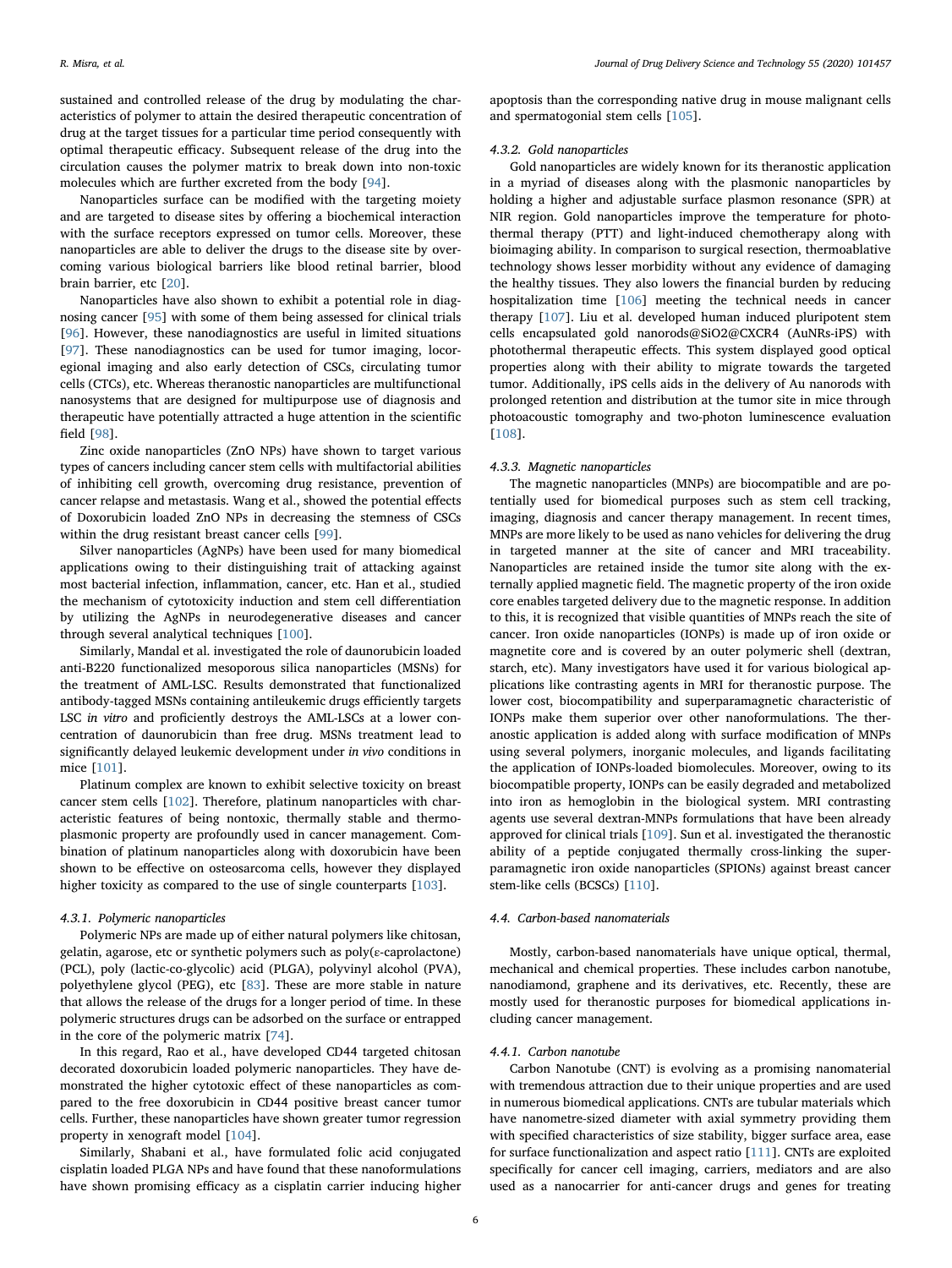#### cancer.

Luis et al. prepared functionalized multi-walled CNTs (fMWCNT) and oxygen-doped MWCNTs (fCOxs) for investigating its cytotoxicity effects on rat derived mesenchymal stem cells (rMSC). Both fMWCNTs and fCOxs exhibited toxic effects on rMSCs in vitro, as shown by the change in cell morphology, slower cell proliferation, and altered cell cycle of MSCs. Cells exposed to fMWCNTs exhibited dramatic variations displaying severe embryotoxicity in chicken embryos whereas fCOxs exerted cardio embryotoxicity along with discrete teratogenicity. Time of contact played a significant role in cell transformation and the toxicity of embryos. Exposing rMSC to fMWCNTs once was not sufficient to alter cells rapidly but the acquaintance of fMWCNTs for two continuous weeks led to transformation along with cardio embryotoxicity effects [[112](#page-10-39)].

# 4.4.2. Nanodiamonds

Nanodiamonds (NDs) are carbon-based diamond nanoparticles having a large surface area, optical transparency, chemical inertness, hardness and lower toxicity for their use in medical therapeutics. NDs are used as biomarkers, biolabeling and as a fluorescent probe for tracking a single particle in a heterogeneous environment. Additionally, NDs are used in the drug delivery applications for treating cancer where the surface is modified by attaching a targeting moiety for the biological/medical applications and in bio-imaging by interacting with biological objects. It is assumed that ND based drug delivery system offers a promising treatment against the resistant and aggressive diseases [[113](#page-10-40)].

A derivative of ND i.e. Fluorescent nanodiamond (FND) is modified with carboxyl and another functional group. Long Jyun et al. studied the stability of albumin conjugated fluorescent ND specific for tracking mesenchymal stem cells (derived from human placenta choriodecidual membrane) in miniature pigs [\[114\]](#page-10-8). Wang et al. showed a promising approach of nanomedicine to overcome chemoresistance in hepatic cancer stem cells by the delivery of epirubicin via ND. The ND complex helps in enhanced endocytosis and increased retention within the tumor cell. Hence, ND mediating drug delivery is a promising strategy to overcome drug resistance in CSCs thereby enhancing their treatment against cancer cells [[115](#page-10-7)].

#### 4.4.3. Graphene based nanomaterials

Graphene is a nanocarbon materials which possess brilliant optical and chemical properties [\[116\]](#page-10-41). Graphene derived materials such as graphene oxide, reduced graphene oxide, etc have mostly used for many biotechnological applications such as nanoprobes, biosensors, imaging and others [\[117\]](#page-10-42).

Recently, Toomeh et al., have studied the selective enhanced cytotoxicity effect of radiotherapy in combination with graphene oxide nanoflakes in cancer stem cells that lowers the risk of cancer recurrence [[118](#page-10-43)].

Choi et al., have synthesized a nanocomposite consisting of reduced graphene oxide and silver nanoparticle. They demonstrated the significant toxicity of these nanocomposites towards ovarian cancer and cancer stem cells [\[119\]](#page-10-44).

## 4.5. Quantum dots

Quantum dots (QDs) are semiconducting nanomaterials that emit light. The destined characteristics of quantum dots include photophysical properties, broad excitation, and narrow photoluminescence (PL) emission spectra. The important applications of the quantum dots include a cell imaging probe and a tumor-targeting agent. It is reported that unique characteristics of QD includes the brightness and photostability of long-term tissue imaging for in vivo cell tracking. QDs have been used as an in vivo tracker for tracking the MSCs in regenerative and cancer therapies [[120](#page-10-45)].

Dominyka et al. demonstrated the delivery of semiconductor

nanocrystal QDs labelled MSCs under in vitro conditions for specific targeted delivery into a human xenograft model [\[121\]](#page-10-9). Mahdi et al. modified the surface chemistry of QDs to hydrophilic polymers for attaining colloidal characteristics. Colloidal quantum dots are found to be essential in diagnostics, imaging and stem cell tracking [\[122\]](#page-10-46).

# 4.6. Nanobiosensors

Nanobiosensors are found to be latent in the detection of cancer as they have high sensitivity and specificity. They are made by the combination of nano along with biological materials as a carrier system. These nano-scaled materials are useful to detect a minimum quantity of any physical/chemical/biological substances [\[123\]](#page-10-47). The diagnosis and therapy of cancer is simultaneously performed by the nanobiosensors with the integration of therapeutic agents. The imaging and therapeutic efficacies are progressed by the use of polymers for delivering nanobiosensors and therapeutic agents. These polymers are very important during the delivery process for enhancing the stability and biocompatibility of the nano biosensors. Nano biosensors are pH-sensitive allowing them to selectively target pathological areas, activate imaging signals and controls the release of loaded substances. The relevant information is conveyed in the form of signals through signal detecting methods. These signals depend on the principle that antibody or the bioligand recognizes the cancer cell which is associated with the intracellular or surface biomarker. The signal transduction mechanism and bio-recognition elements are the basis for diversified nano biosensors varieties [[124](#page-10-48)].

Zheng et al. detected general cancer biomarker with the optical fiber nano biosensor allowing the nanoscale tip to sense telomerase at the single-cell level. The sensitive viable single cell detection is performed by inserting the nanotip restrained with particular antibody into MCF-7 cell lines that assists in detecting telomerase directly along with the performance of in vitro enzymatic sandwich immunoassay [[125](#page-10-49)].

#### 5. Delivery strategies of nanotheranostics into CSCs

Traditional therapeutic drugs are inefficient, non-specific and have broader side effects during their course of treatment. Hence it is necessary to develop strategies for extending the retention time, stability and solubility of drugs into the target cells or tissues. Under such circumstances, nanotechnology serves as a powerful tool where a variety of nanomedicines are being formulated to target specific cells with reduced side effects. The therapeutic effects of a variety of nanoparticles against cancer cells are being investigated through clinical trials [[126](#page-10-50)].

# 5.1. Targeted delivery

Drugs are extremely potent when they are successfully delivered at the target site at an effective concentration while overcoming the physical and biological barriers like mucosal and blood-brain barriers. For example, in the case of delivering the drug through a systemic route, the drug should pass through many biological routes including bloodstream, blood vessels, extracellular matrix, tumor cell membrane and must evade from endosomal degradation to reach its target site. Under such circumstances, nanocarriers play a pivotal role in enabling the drug to reach the target cells either through passive or active targeting and possess several advantages over traditional therapy [\[74](#page-10-12)] ([Fig. 2\)](#page-7-0).

# 5.1.1. Passive targeting

Passive targeting is one of the most commonly used approaches for targeting tumors. They occur owing to the leaky vasculature (gaps between cells ranges from 600 to 800 nm) and due to poor lymphatic drainage in tumors. Due to this reason macromolecules such as nanoparticles can enter and accumulate at the tumor site conveniently allowing the subsequent release of the therapeutic molecule at the site. It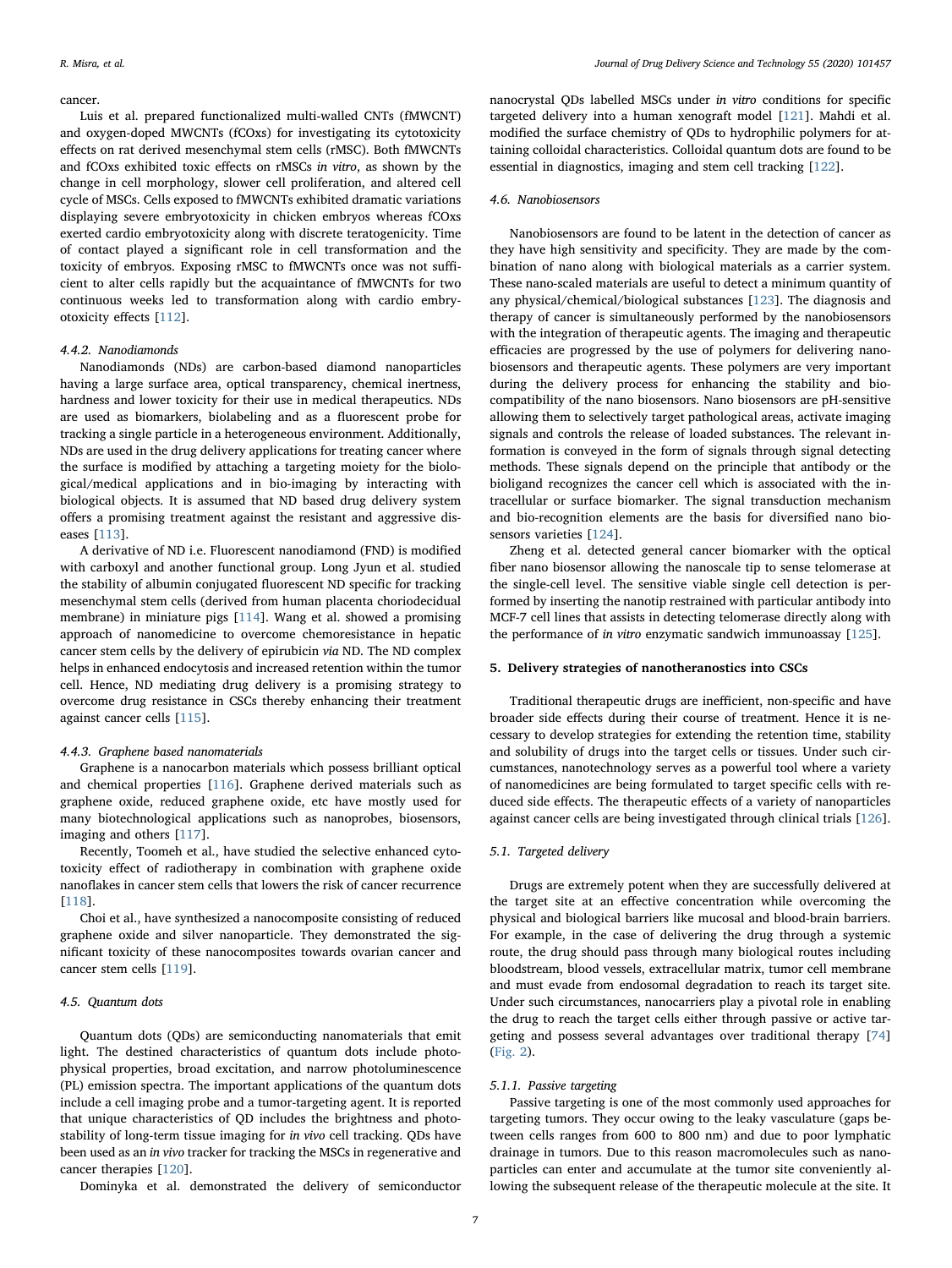<span id="page-7-0"></span>

Fig. 2. Delivery mode of nanomedicines for targeted drug delivery and their advantages over traditional therapy. Nanomedicines are actively used in the drug delivery system where drugs are targeted in an active and passive way. Passive targeting is attained by the extended circulation of the drug in the blood and selective 'leaking' of nanomedicines in the typical low-quality tumor blood vessels. Active targeting is achieved by ligand-receptor recognition that makes the nanomedicines accumulate in the tumor tissue. Delivery of nanomedicines to the target cells aids in cancer treatment.

is noteworthy to know that nanoparticles escape from the reticuloendothelial system (RES) clearance and have a long circulation time in plasma. The limitation in this targeting is due to difference in the diffusion of the anticancer drug into the target as tumor vessels permeability varies, while some drugs are permeable and some are unable to diffuse [[127\]](#page-10-51).

# 5.1.2. Active targeting

Active targeting refers to the binding of the drug-loaded cargocarrier moiety with the target receptor or antigens. This kind of targeting refers to the endocytic delivery model, making them more successful than passive targeting. The increase in the uptake of drugs and enhancement of its accumulation at the tumor proximity is extremely enhanced due to the active entry of drugs leading to the elimination of the CSCs. The surface modification of nanomedicine with targeting ligands/antibodies can also enable active targeting. Nanomedicine binds to the target cells through ligand-receptor interactions, where the bound nanomedicine can be internalized before the drug is released and the nanomedicine is recognized [\[128\]](#page-10-52). This is achieved by combining ligands/antibodies to corresponding CSC markers such as CD44, CD133. AML stem cells that express C-type lectin-like molecule-1 (CLL1) could be potentially eradicated by targeted micelles coated with CLL1-targeting peptides [\[129\]](#page-10-53).

#### 6. Nanotheranostics for CSCs diagnosis, imaging and therapy

Nanotechnology has a crucial significance in cancer prevention, diagnosis, imaging and therapy. This nanotheranostics helps in delivering multiple diagnostic and therapeutic payloads at the target site by crossing different biological barriers. Diagnosis, imaging and selective therapy for tumor has been combined in a multifunctional integrated system providing different methods to approach cancer.

Gold nanostars (GNSs) are investigated to be a developing nanomaterial for their use in nanomedicine, including Raman scattering, imaging and therapy. Yet there are some studies where they used gold nanoparticles as theranostic agents for gastric cancer stem cells (GCSCs) imaging and therapy. PEG-modified GNS nanoprobes functionalized with CD44v6 monoclonal antibody was developed against CD44 <sup>+</sup> GCSCs. These targeted nanothernostics have been used for imaging and photothermal therapy of GCSCs. CD44v6-GNS successfully targets GCSCs and has a wide application in targeted imaging and therapy preventing the recurrence of gastric cancer [\[130\]](#page-10-54). Thus, nanotheranostics can be the smart nanoshuttles to deliver the therapeutic molecules at the target sites for diagnosis and therapy (theranostics) with enhanced clinical value and lesser toxicity.

# 7. Advantage of nanotheranostics for CSCs management

The resistance properties of CSCs have refracted disease curing by current therapeutics and under this scenario, nanotechnology-based tactics provide a ray of light with promising outcomes. Nanotechnology-based therapeutics possess six major advantages over currently used cancer therapeutics in targeting CSCs. (i) The therapeutic index of the formulated drug owing to sustained and controlled delivery manner can be significantly increased by the use of nanomedicines (ii) CSCs can be easily targeted by surface modification with specific ligands conjugated nanomedicines (iii) High transportation efficiency could be achieved with nanomedicines by endocytosis process to deliver the drug across cell membrane (iv) Nanomedicine escapes from the intracellular autophagy (v) Nanomedicine protects the drug from the degradative microenvironment and finally (vi) multifunctional nanoformulations can display synergistic interactions with more than one drug for targeting cancer cells and CSCs [\[85](#page-10-21)].

# 7.1. Enhancing the bioavailability of theranostic agents specific to CSCs

A wide understanding of the CSC has been achieved from extensive research, however, the delivery of anti-CSC agents needs to be explored with effective improvement. Most importantly, the current therapeutics are limited revolving their use to poor solubility, less stability, high toxicity, improper cellular uptake, and increased toxicity. In this context, nanoparticles play a vital role in carrying therapeutic molecules to the disease site with improved activity and bioavailability. Nanoparticles get passively accumulated by the EPR mechanism at the tumor site. Additionally, these nanoparticles can be designed with CSCs specific surface receptors for the enhanced accumulation of nanoparticles in the tumor site offering new prospects for CSCs treatment. Such a rationally designed nanoparticle enables the penetration of drugs into hypoxic microenvironment niches of the tumor which are far away from vasculature for the traditional chemotherapeutics, making nanotechnology a new prospect for CSCs treatment [\[131\]](#page-11-9).

#### 7.2. Tackling the drug resistance of CSCs

A number of studies have shown that rationally designed nanomedicines provide a strategy for surmounting the ATP pump-mediated drug resistance in CSCs. Studies have reported that drugs in the form of nanoconjugates or encapsulated within the nanoparticle could be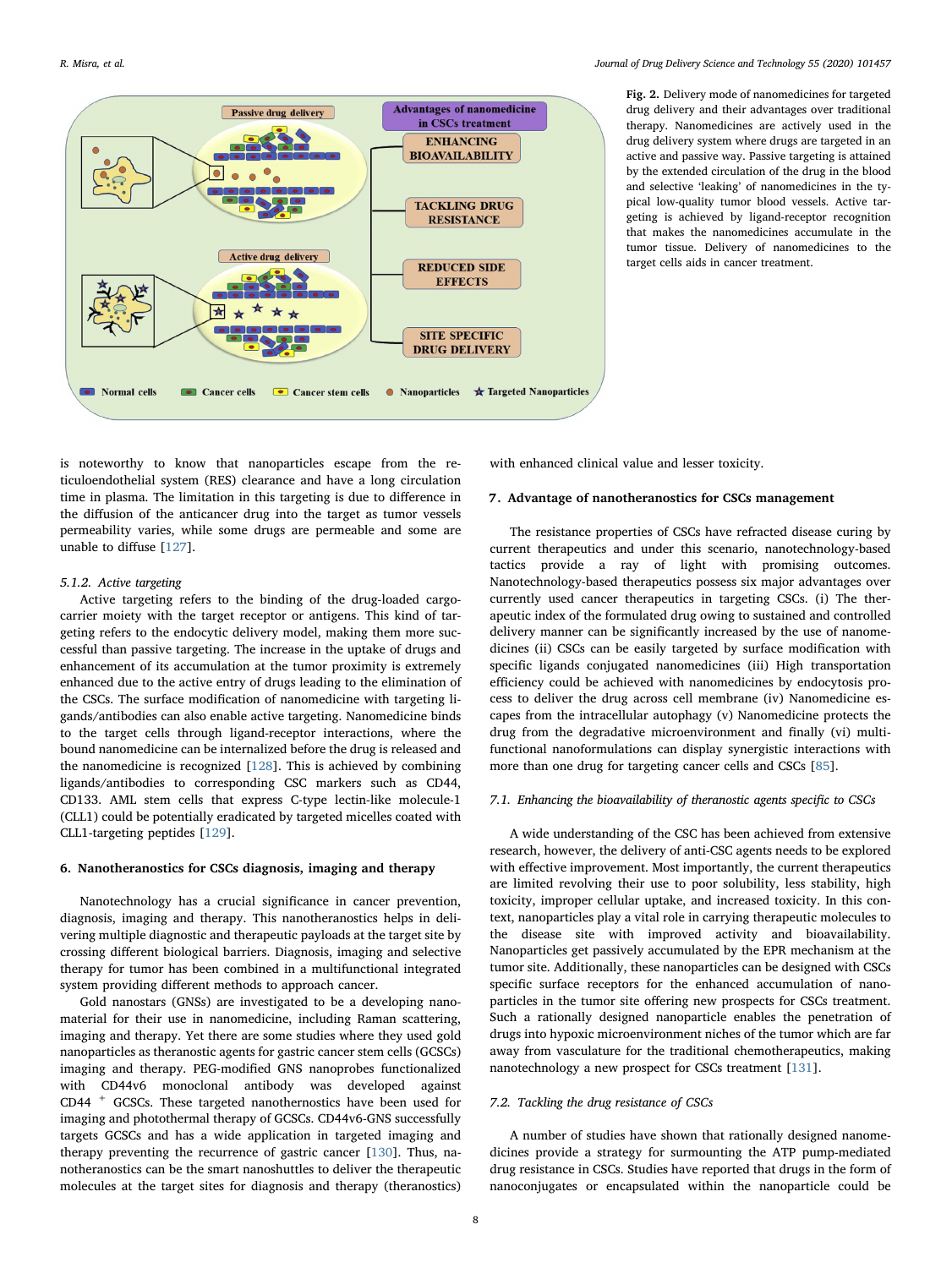evaded to capture from ABC efflux systems present in CSCs. Moreover, the incorporation of MDR inhibitor in combination with the anticancer drug in a single nanoformulation helps in a significant increase of intracellular accumulation of the drug due to the avoidance of the efflux pump mechanism thereby enhancing the cytotoxic effects of the drug [[84\]](#page-10-20).

# 7.3. Reducing side effects to other normal cells

Genome-wide screening techniques have been a powerful tool in the identification of many CSCs markers and signalling pathways. Unfortunately, some of these markers are found to be displayed by healthy cells by which drugs could have undesirable side effects causing toxicity to healthy stem cells or progenitor cells. Hence it is essential to establish the molecular dissimilarities of CSCs and the other stem cells that are present in the tissue for efficiently targeting specific delivery approaches. The effect of the chemotherapeutic agents on cells other than stem cells residing in the healthy tissues is decreased by the use of NPs [\[132\]](#page-11-10).

#### 8. Future perspectives

Although nanomedicines provide various benefits, special attention focussing on the safety and toxicological issues in CSCs treatment require much attention. Specific care has to be taken to eliminate CSCs while protecting normal stem cells simultaneously. Molecular studies have been done in order to eliminate CSCs effectively towards the development of new drugs. Moreover, the therapeutic strategy can be improved by targeting the pathways or markers which are unregulated in CSCs only. Furthermore, the possible toxicity of nanomedicine on human health should be investigated deeply. The use of biodegradable polymers in nanomedicine applications can solve the toxicity issues up to a considerable extent. Numerous biodegradable polymers such as PCL, PLA, PLGA, are FDA approved for commercial use. However, they hold some disadvantages of being hydrophobic, possessing high mechanical strength and exhibiting slower degradation rate leading to the slow release of the drug posing various hindrance in meeting the therapeutic needs and may also induce deterioration of the encapsulated agents [[83\]](#page-10-19). Additionally, the conjugation of any hydrophilic moiety to these polymeric nanoparticle surface is not an easy task and requires the need for an amphiphilic linker molecule. In this regard, investigators are attaching hydrophilic polymers with these hydrophobic nanoparticles in order to conjugate hydrophilic targeting moiety [[133](#page-11-11)]. Though several nanomedicines have been developed and applied for targeting CSCs effectively, nanotechnology is still at infancy stage with continuing efforts needed for developing nanomedicines with improved properties in delivering therapeutic agents towards CSCs effectively without any toxicological profiles [\[134](#page-11-12)].

Several nanomedicines have reached the clinics successfully for efficient targeting of CSCs. However, the safety profile of nanomaterials is still questionable to determine the level of toxicities in the tumor environment/microenvironment. The nanotechnological approach may aid in overcoming several obstacles of drugs by delivering at the tumor site with increased concentration. Recognizing the potential risks associated with these new developments through meticulous nanotoxicology evaluation might have a crucial role to circumvent such risks and avoid varying side effects. Many more constant efforts and coordination from multidisciplinary aspects may be essential for the understanding of CSCs characteristics and to formulate an effective nanotheranostic system.

#### Executive summary

• Cancer stem cells are the major reason for cancer recurrence. These are remarkably known to exhibit the discrete property of being resistant to the existing chemo and radio-therapies coupled with its highly invasive and metastasized tumorigenicity potential.

• In this context, numerous forms of nanotheranostics are being deployed for destroying and to achieve simultaneous imaging and therapy of CSCs for cancer management.

#### Declaration of competing interest

None to declare.

# Acknowledgment

RM would like to thank the SERB-Department of Science and Technology (DST), Government of India for grant assistance (PDF/ 2016/002494). The authors are grateful to Mr. Uthayaraja. A for providing his skilled art assistance in preparing all the figures based on the exact descriptions and ideas provided by the authors.

## References

- <span id="page-8-0"></span>[1] M. Najafi, B. Farhood, K. Mortezaee, E. Kharazinejad, J. Majidpoor, R. Ahadi, Hypoxia in solid tumors: a key promoter of cancer stem cell (CSC) resistance, J. Cancer Res. Clin. Oncol. (2019), <https://doi.org/10.1007/s00432-019-03080-1> [\[Epub ahead of print\].](https://doi.org/10.1007/s00432-019-03080-1)
- <span id="page-8-1"></span>[2] [C. Mambet, M. Chivu-Economescu, L. Matei, L.G. Necula, D.L. Dragu, C. Bleotu,](http://refhub.elsevier.com/S1773-2247(19)31279-1/sref2) [C.C. Diaconu, Murine models based on acute myeloid leukemia-initiating stem](http://refhub.elsevier.com/S1773-2247(19)31279-1/sref2) [cells xenografting, World J. Stem Cells 10 \(2018\) 57](http://refhub.elsevier.com/S1773-2247(19)31279-1/sref2)–65.
- <span id="page-8-2"></span>[3] [H.R. Sun, S. Wang, S.C. Yan, Y. Zhang, P.J. Nelson, H.L. Jia, L.X. Qin, Q.Z. Dong,](http://refhub.elsevier.com/S1773-2247(19)31279-1/sref3) [Therapeutic strategies targeting cancer stem cells and their microenvironment,](http://refhub.elsevier.com/S1773-2247(19)31279-1/sref3) [Front. Oncol. 9 \(2019\) 1104.](http://refhub.elsevier.com/S1773-2247(19)31279-1/sref3)
- <span id="page-8-3"></span>[4] [N. Tabassum, V. Verma, M. Kumar, A. Kumar, B. Singh, Nanomedicine in cancer](http://refhub.elsevier.com/S1773-2247(19)31279-1/sref4) [stem cell therapy: from fringe to forefront, Cell Tissue Res. 374 \(2018\) 427](http://refhub.elsevier.com/S1773-2247(19)31279-1/sref4)–438.
- <span id="page-8-4"></span>[5] [Y. Lu, Y. Liang, X. Zheng, X. Deng, W. Huang, G. Zhang, EVI1 promotes epithelial](http://refhub.elsevier.com/S1773-2247(19)31279-1/sref5)[to-mesenchymal transition, cancer stem cell features and chemo-/radioresistance](http://refhub.elsevier.com/S1773-2247(19)31279-1/sref5) [in nasopharyngeal carcinoma, J. Exp. Clin. Cancer Res. 38 \(2019\) 82.](http://refhub.elsevier.com/S1773-2247(19)31279-1/sref5)
- <span id="page-8-5"></span>[6] [Y.S. Ko, H. Jin, J.S. Lee, S.W. Park, K.C. Chang, K.M. Kang, B.K. Jeong, H.J. Kim,](http://refhub.elsevier.com/S1773-2247(19)31279-1/sref6) [Radioresistant breast cancer cells exhibit increased resistance to chemotherapy](http://refhub.elsevier.com/S1773-2247(19)31279-1/sref6) [and enhanced invasive properties due to cancer stem cells, Oncol. Rep. 40 \(2018\)](http://refhub.elsevier.com/S1773-2247(19)31279-1/sref6) 3752–[3762.](http://refhub.elsevier.com/S1773-2247(19)31279-1/sref6)
- <span id="page-8-6"></span>[7] [R. Ruiu, V. Rolih, E. Bolli, G. Barutello, F. Riccardo, E. Quaglino, I.F. Merighi,](http://refhub.elsevier.com/S1773-2247(19)31279-1/sref7) [F. Pericle, G. Donofrio, F. Cavallo, L. Conti, Fighting breast cancer stem cells](http://refhub.elsevier.com/S1773-2247(19)31279-1/sref7) [through the immune-targeting of the xCT cystine-glutamate antiporter, Cancer](http://refhub.elsevier.com/S1773-2247(19)31279-1/sref7) [Immunol. Immunother. 68 \(2018\) 131](http://refhub.elsevier.com/S1773-2247(19)31279-1/sref7)–141.
- <span id="page-8-7"></span>[8] [X. Wang, F. Zhang, J. Yang, X. Huang, X. Chao, A. Ayidu, A. Abudureyimu, The](http://refhub.elsevier.com/S1773-2247(19)31279-1/sref8) chemotherapeutic eff[ect of docetaxel, cisplatin and](http://refhub.elsevier.com/S1773-2247(19)31279-1/sref8) fluorouracil regimen on gastric [cancer stem cells, J. Nanosci. Nanotechnol. 17 \(2017\) 983](http://refhub.elsevier.com/S1773-2247(19)31279-1/sref8)–999.
- <span id="page-8-8"></span>[9] [W. Zhang, Z. Ren, L. Jia, X. Li, X. Jia, Y. Han, Fbxw7 and Skp2 regulate stem cell](http://refhub.elsevier.com/S1773-2247(19)31279-1/sref9) [switch between quiescence and mitotic division in lung adenocarcinoma, BioMed](http://refhub.elsevier.com/S1773-2247(19)31279-1/sref9) [Res. Int. 2019 \(2019\) 9648269.](http://refhub.elsevier.com/S1773-2247(19)31279-1/sref9)
- <span id="page-8-9"></span>[10] [A.A. Aldahish, A. Kale, A. Aljamilee, G.V. Shah, Calcitonin induces stem cell-like](http://refhub.elsevier.com/S1773-2247(19)31279-1/sref10) [phenotype in prostate cancer cells, Endocr. Relat. Cancer 26 \(2019\) 815](http://refhub.elsevier.com/S1773-2247(19)31279-1/sref10)–828.
- <span id="page-8-10"></span>[11] [G. Civenni, G.M. Carbone, C.V. Catapano, Mitochondrial](http://refhub.elsevier.com/S1773-2247(19)31279-1/sref11) fission and stemness in [prostate cancer, Aging \(Albany NY\) 11 \(2019\) 8036](http://refhub.elsevier.com/S1773-2247(19)31279-1/sref11)–8038.
- <span id="page-8-11"></span>[12] [M. Hoca, E. Becer, H. Kabadayi, S. Yucecan, H.S. Vatansever, The e](http://refhub.elsevier.com/S1773-2247(19)31279-1/sref12)ffect of re[sveratrol and quercetin on epithelial-mesenchymal transition in pancreatic cancer](http://refhub.elsevier.com/S1773-2247(19)31279-1/sref12) [stem cell, Nutr. Cancer \(2019\) 1](http://refhub.elsevier.com/S1773-2247(19)31279-1/sref12)–12.
- <span id="page-8-12"></span>[13] [L. Zhang, H. Shi, H. Chen, A. Gong, Y. Liu, L. Song, X. Xu, T. You, X. Fan, D. Wang,](http://refhub.elsevier.com/S1773-2247(19)31279-1/sref13) F. Cheng, H. Zhu, Dediff[erentiation process driven by radiotherapy-induced](http://refhub.elsevier.com/S1773-2247(19)31279-1/sref13) [HMGB1/TLR2/YAP/HIF-1alpha signaling enhances pancreatic cancer stemness,](http://refhub.elsevier.com/S1773-2247(19)31279-1/sref13) [Cell Death Dis. 10 \(2019\) 724.](http://refhub.elsevier.com/S1773-2247(19)31279-1/sref13)
- <span id="page-8-13"></span>[14] [F. Negri, C. Bozzetti, G. Pedrazzi, C. Azzoni, L. Bottarelli, A. Squadrilli, C. Lagrasta,](http://refhub.elsevier.com/S1773-2247(19)31279-1/sref14) [I. Tamagnini, A. Bisagni, M. Ragazzi, R. Porzio, G. Tomasello, D. Mori, F. Leonardi,](http://refhub.elsevier.com/S1773-2247(19)31279-1/sref14) [L. Gnetti, P. Crafa, R. Sala, S. Cascinu, High levels of Notch intracellular cleaved](http://refhub.elsevier.com/S1773-2247(19)31279-1/sref14) [domain are associated with stemness and reduced bevacizumab e](http://refhub.elsevier.com/S1773-2247(19)31279-1/sref14)fficacy in pa[tients with advanced colon cancer, Oncol. Rep. 42 \(2019\) 2750](http://refhub.elsevier.com/S1773-2247(19)31279-1/sref14)–2758.
- <span id="page-8-14"></span>[15] Y. [Wang, K. Yin, J. Tian, X. Xia, J. Ma, X. Tang, H. Xu, S. Wang, Granulocytic](http://refhub.elsevier.com/S1773-2247(19)31279-1/sref15) [myeloid-derived suppressor cells promote the stemness of colorectal cancer cells](http://refhub.elsevier.com/S1773-2247(19)31279-1/sref15) [through exosomal S100A9, Adv. Sci. 6 \(2019\) 1901278.](http://refhub.elsevier.com/S1773-2247(19)31279-1/sref15)
- <span id="page-8-15"></span>[16] [J.W. Ivey, E.M. Wasson, N. Alinezhadbalalami, A. Kanitkar, W. Debinski, Z. Sheng,](http://refhub.elsevier.com/S1773-2247(19)31279-1/sref16) [R.V. Davalos, S.S. Verbridge, Characterization of Ablation Thresholds for 3D-](http://refhub.elsevier.com/S1773-2247(19)31279-1/sref16)[Cultured Patient-Derived Glioma Stem Cells in Response to High-Frequency](http://refhub.elsevier.com/S1773-2247(19)31279-1/sref16) [Irreversible Electroporation, \(2019\), p. 8081315 Research \(Wash D C\). 2019.](http://refhub.elsevier.com/S1773-2247(19)31279-1/sref16)
- <span id="page-8-16"></span>[17] [S. Irani, Emerging insights into the biology of metastasis: a review article, Iran J.](http://refhub.elsevier.com/S1773-2247(19)31279-1/sref17) [Basic Med. Sci. 22 \(2019\) 833](http://refhub.elsevier.com/S1773-2247(19)31279-1/sref17)–847.
- <span id="page-8-17"></span>[18] [R. Li, B. Liu, J. Gao, The application of nanoparticles in diagnosis and theranostics](http://refhub.elsevier.com/S1773-2247(19)31279-1/sref18) [of gastric cancer, Cancer Lett. 386 \(2017\) 123](http://refhub.elsevier.com/S1773-2247(19)31279-1/sref18)–130.
- <span id="page-8-18"></span>[19] [R. Nayak, I. Meerovich, A.K. Dash, Translational multi-disciplinary approach for](http://refhub.elsevier.com/S1773-2247(19)31279-1/sref19) [the drug and gene delivery systems for cancer treatment, AAPS PharmSciTech 20](http://refhub.elsevier.com/S1773-2247(19)31279-1/sref19)  $(2019)$  160.
- <span id="page-8-19"></span>[20] [A. Gonda, N. Zhao, J.V. Shah, H.R. Calvelli, H. Kantamneni, N.L. Francis,](http://refhub.elsevier.com/S1773-2247(19)31279-1/sref20) [V. Ganapathy, Engineering tumor-targeting nanoparticles as vehicles for precision](http://refhub.elsevier.com/S1773-2247(19)31279-1/sref20)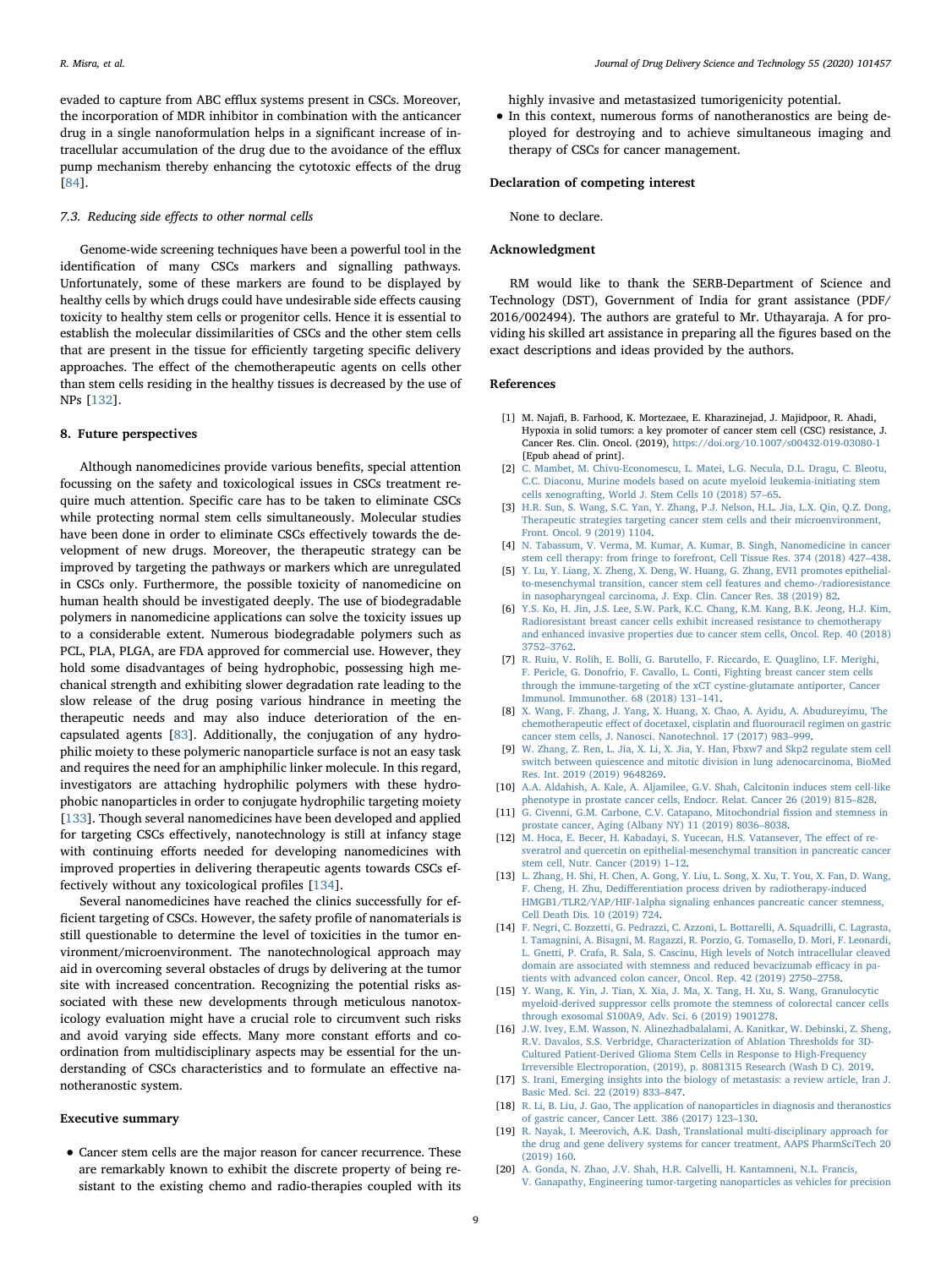[nanomedicine, Med. One 4 \(2019\).](http://refhub.elsevier.com/S1773-2247(19)31279-1/sref20)

- <span id="page-9-0"></span>[21] [O.A. Sindeeva, R.A. Verkhovskii, M. Sarimollaoglu, G.A. Afanaseva,](http://refhub.elsevier.com/S1773-2247(19)31279-1/sref21) [A.S. Fedonnikov, E.Y. Osintsev, E.N. Kurochkina, D.A. Gorin, S.M. Deyev,](http://refhub.elsevier.com/S1773-2247(19)31279-1/sref21) [V.P. Zharov, E.I. Galanzha, New frontiers in diagnosis and therapy of circulating](http://refhub.elsevier.com/S1773-2247(19)31279-1/sref21) tumor markers in cerebrospinal fl[uid in vitro and in vivo, Cells 8 \(2019\).](http://refhub.elsevier.com/S1773-2247(19)31279-1/sref21)
- <span id="page-9-1"></span>[22] [P. Zarrintaj, F. Mostafapoor, P.B. Milan, M.R. Saeb, Theranostic platforms pro](http://refhub.elsevier.com/S1773-2247(19)31279-1/sref22)[posed for cancerous stem cells: a review, Curr. Stem Cell Res. Ther. 14 \(2019\)](http://refhub.elsevier.com/S1773-2247(19)31279-1/sref22) 137–[145.](http://refhub.elsevier.com/S1773-2247(19)31279-1/sref22)
- <span id="page-9-2"></span>[23] [G. Zhang, S. Zhang, J. Ren, C. Yao, Z. Zhao, X. Qi, X. Zhang, S. Wang, L. Li,](http://refhub.elsevier.com/S1773-2247(19)31279-1/sref23) [Salinomycin may inhibit the cancer stem-like populations with increased che](http://refhub.elsevier.com/S1773-2247(19)31279-1/sref23)[moradioresistance that nasopharyngeal cancer tumorspheres contain, Oncol. Lett.](http://refhub.elsevier.com/S1773-2247(19)31279-1/sref23) [16 \(2018\) 2495](http://refhub.elsevier.com/S1773-2247(19)31279-1/sref23)–2500.
- <span id="page-9-3"></span>[24] [R.Y. Huang, Y.H. Lin, S.Y. Lin, Y.N. Li, C.S. Chiang, C.W. Chang, Magnetic ternary](http://refhub.elsevier.com/S1773-2247(19)31279-1/sref24) [nanohybrids for nonviral gene delivery of stem cells and applications on cancer](http://refhub.elsevier.com/S1773-2247(19)31279-1/sref24) [therapy, Theranostics 9 \(2019\) 2411](http://refhub.elsevier.com/S1773-2247(19)31279-1/sref24)–2423.
- <span id="page-9-4"></span>[25] [E. Locatelli, Y. Li, I. Monaco, W. Guo, M. Maturi, L. Menichetti, P. Armanetti,](http://refhub.elsevier.com/S1773-2247(19)31279-1/sref25) [R.C. Martin, M. Comes Franchini, A novel theranostic gold nanorods- and](http://refhub.elsevier.com/S1773-2247(19)31279-1/sref25) [Adriamycin-loaded micelle for EpCAM targeting, laser ablation, and photoacoustic](http://refhub.elsevier.com/S1773-2247(19)31279-1/sref25) [imaging of cancer stem cells in hepatocellular carcinoma, Int. J. Nanomed. 14](http://refhub.elsevier.com/S1773-2247(19)31279-1/sref25) [\(2019\) 1877](http://refhub.elsevier.com/S1773-2247(19)31279-1/sref25)–1892.
- <span id="page-9-5"></span>[26] [D.M. Hassan, H. Maryam, J.E. Rana, P. Yunes, H. Hamed, P. Farhad, R. Reza,](http://refhub.elsevier.com/S1773-2247(19)31279-1/sref26) [N. Mohammad, Cancer stem cells-emanated therapy resistance: implications for](http://refhub.elsevier.com/S1773-2247(19)31279-1/sref26) [liposomal drug delivery systems, J. Control. Release 288 \(2018\) 62](http://refhub.elsevier.com/S1773-2247(19)31279-1/sref26)–83.
- <span id="page-9-6"></span>[27] K. Mitchell, U. Steidl, Targeting immunophenotypic markers on leukemic stem cells: how lessons from current approaches and advances in the leukemia stem cell (LSC) model can inform better strategies for treating acute myeloid leukemia (AML), Cold Spring Harb Perspect Med. (2019), [https://doi.org/10.1101/](https://doi.org/10.1101/cshperspect.a036251) cshperspect.a036251 [pii: a036251, \[Epub ahead of print\].](https://doi.org/10.1101/cshperspect.a036251)
- <span id="page-9-7"></span>[28] [Y.Y. Park, C.H. An, S.T. Oh, E.D. Chang, J. Lee, Expression of CD133 is associated](http://refhub.elsevier.com/S1773-2247(19)31279-1/sref28) [with poor prognosis in stage II colorectal carcinoma, Medicine \(Baltim.\) 98 \(2019\)](http://refhub.elsevier.com/S1773-2247(19)31279-1/sref28) [e16709.](http://refhub.elsevier.com/S1773-2247(19)31279-1/sref28)
- <span id="page-9-8"></span>[29] S. Salehizadeh, M. Hasanzad, A.A. Kadijani, A. Akbari, The expression analysis of intestinal cancer stem cell marker Lgr5 in colorectal cancer patients and the correlation with histopathological markers, J. Gastrointest. Cancer (2019), [https://](https://doi.org/10.1007/s12029-019-00295-w) [doi.org/10.1007/s12029-019-00295-w](https://doi.org/10.1007/s12029-019-00295-w) [Epub ahead of print].
- <span id="page-9-9"></span>[30] [A. Barzegar Behrooz, A. Syahir, S. Ahmad, CD133: beyond a cancer stem cell](http://refhub.elsevier.com/S1773-2247(19)31279-1/sref30) [biomarker, J. Drug Target. \(2018\) 1](http://refhub.elsevier.com/S1773-2247(19)31279-1/sref30)–13.
- <span id="page-9-10"></span>[31] [F.R. Zhang, J.Y. Lu, Q.F. Yao, Q.Y. Zhu, X.X. Zhang, W.T. Huang, L.Q. Xia,](http://refhub.elsevier.com/S1773-2247(19)31279-1/sref31) [X.Z. Ding, Matter, energy and information network of a graphene-peptide-based](http://refhub.elsevier.com/S1773-2247(19)31279-1/sref31) fl[uorescent sensing system for molecular logic computing, detection and imaging](http://refhub.elsevier.com/S1773-2247(19)31279-1/sref31) [of cancer stem cell marker CD133 in cells and tumor tissues, Analyst 144 \(2019\)](http://refhub.elsevier.com/S1773-2247(19)31279-1/sref31) 1881–[1891.](http://refhub.elsevier.com/S1773-2247(19)31279-1/sref31)
- <span id="page-9-11"></span>[32] [S.K. Swaminathan, E. Roger, U. Toti, L. Niu, J.R. Ohlfest, J. Panyam, CD133-tar](http://refhub.elsevier.com/S1773-2247(19)31279-1/sref32)[geted paclitaxel delivery inhibits local tumor recurrence in a mouse model of](http://refhub.elsevier.com/S1773-2247(19)31279-1/sref32) [breast cancer, J. Control. Release 171 \(2013\) 280](http://refhub.elsevier.com/S1773-2247(19)31279-1/sref32)–287.
- <span id="page-9-12"></span>[33] [A.P. Skubitz, E.P. Taras, K.L. Boylan, N.N. Waldron, S. Oh, A. Panoskaltsis-Mortari,](http://refhub.elsevier.com/S1773-2247(19)31279-1/sref33) [D.A. Vallera, Targeting CD133 in an in vivo ovarian cancer model reduces ovarian](http://refhub.elsevier.com/S1773-2247(19)31279-1/sref33) [cancer progression, Gynecol. Oncol. 130 \(2013\) 579](http://refhub.elsevier.com/S1773-2247(19)31279-1/sref33)–587.
- <span id="page-9-13"></span>[34] [R.J. Canter, E. Ames, S. Mac, S.K. Grossenbacher, M. Chen, C.S. Li, D. Borys,](http://refhub.elsevier.com/S1773-2247(19)31279-1/sref34) [R.C. Smith, J. Tellez, T.J. Sayers, A.M. Monjazeb, W.J. Murphy, Anti-proliferative](http://refhub.elsevier.com/S1773-2247(19)31279-1/sref34) [but not anti-angiogenic tyrosine kinase inhibitors enrich for cancer stem cells in](http://refhub.elsevier.com/S1773-2247(19)31279-1/sref34) [soft tissue sarcoma, BMC Canc. 14 \(2014\) 756.](http://refhub.elsevier.com/S1773-2247(19)31279-1/sref34)
- <span id="page-9-14"></span>[35] [H. Jing, C. Weidensteiner, W. Reichardt, S. Gaedicke, X. Zhu, A.L. Grosu,](http://refhub.elsevier.com/S1773-2247(19)31279-1/sref35) [H. Kobayashi, G. Niedermann, Imaging and selective elimination of glioblastoma](http://refhub.elsevier.com/S1773-2247(19)31279-1/sref35) stem [cells with theranostic near-infrared-labeled CD133-speci](http://refhub.elsevier.com/S1773-2247(19)31279-1/sref35)fic antibodies, [Theranostics 6 \(2016\) 862](http://refhub.elsevier.com/S1773-2247(19)31279-1/sref35)–874.
- <span id="page-9-15"></span>[36] [W. Li, H. Ma, J. Zhang, L. Zhu, C. Wang, Y. Yang, Unraveling the roles of CD44/](http://refhub.elsevier.com/S1773-2247(19)31279-1/sref36) [CD24 and ALDH1 as cancer stem cell markers in tumorigenesis and metastasis, Sci.](http://refhub.elsevier.com/S1773-2247(19)31279-1/sref36) [Rep. 7 \(2017\) 13856.](http://refhub.elsevier.com/S1773-2247(19)31279-1/sref36)
- <span id="page-9-16"></span>[37] [H. Lee, S.H. Yang, D. Heo, H. Son, S. Haam, J.S. Suh, J. Yang, Y.M. Huh, Molecular](http://refhub.elsevier.com/S1773-2247(19)31279-1/sref37) [imaging of CD44-overexpressing gastric cancer in mice using T2 MR imaging, J.](http://refhub.elsevier.com/S1773-2247(19)31279-1/sref37) [Nanosci. Nanotechnol. 16 \(2016\) 196](http://refhub.elsevier.com/S1773-2247(19)31279-1/sref37)–202.
- <span id="page-9-17"></span>[38] [E. Muntimadugu, R. Kumar, S. Saladi, T.A. Rafeeqi, W. Khan, CD44 targeted](http://refhub.elsevier.com/S1773-2247(19)31279-1/sref38) [chemotherapy for co-eradication of breast cancer stem cells and cancer cells using](http://refhub.elsevier.com/S1773-2247(19)31279-1/sref38) [polymeric nanoparticles of salinomycin and paclitaxel, Colloids Surfaces B](http://refhub.elsevier.com/S1773-2247(19)31279-1/sref38) [Biointerfaces 143 \(2016\) 532](http://refhub.elsevier.com/S1773-2247(19)31279-1/sref38)–546.
- <span id="page-9-18"></span>[39] [N. Beals, P.S. Thiagarajan, E. Soehnlen, A. Das, O. Reizes, J.D. Lathia, S. Basu,](http://refhub.elsevier.com/S1773-2247(19)31279-1/sref39) [Five-Part Pentameric nanocomplex shows improved e](http://refhub.elsevier.com/S1773-2247(19)31279-1/sref39)fficacy of doxorubicin in [CD44+ cancer cells, ACS Omega 2 \(2017\) 7702](http://refhub.elsevier.com/S1773-2247(19)31279-1/sref39)–7713.
- <span id="page-9-19"></span>[40] [W.H. Matsui, Cancer stem cell signaling pathways, Medicine 95 \(2016\) S8](http://refhub.elsevier.com/S1773-2247(19)31279-1/sref40)–S19.
- <span id="page-9-20"></span>[41] [Y. Wang, Y. Zhong, T. Hou, J. Liao, C. Zhang, C. Sun, G. Wang, PM2.5 induces EMT](http://refhub.elsevier.com/S1773-2247(19)31279-1/sref41) [and promotes CSC properties by activating Notch pathway in vivo and vitro,](http://refhub.elsevier.com/S1773-2247(19)31279-1/sref41) [Ecotoxicol. Environ. Saf. 178 \(2019\) 159](http://refhub.elsevier.com/S1773-2247(19)31279-1/sref41)–167.
- <span id="page-9-21"></span>[42] [A.A. Samadani, S.E. Norollahi, A. Rashidy-Pour, F. Mansour-Ghanaei, S. Nemati,](http://refhub.elsevier.com/S1773-2247(19)31279-1/sref42) [F. Joukar, A.M. Afshar, S. Ghazanfari, M. Sa](http://refhub.elsevier.com/S1773-2247(19)31279-1/sref42)fizadeh, P. Rostami, M. Gatei, Cancer [signaling pathways with a therapeutic approach: an overview in epigenetic reg](http://refhub.elsevier.com/S1773-2247(19)31279-1/sref42)[ulations of cancer stem cells, Biomed. Pharmacother. 108 \(2018\) 590](http://refhub.elsevier.com/S1773-2247(19)31279-1/sref42)–599.
- [43] [R. Butti, V.P. Gunasekaran, T.V.S. Kumar, P. Banerjee, G.C. Kundu, Breast cancer](http://refhub.elsevier.com/S1773-2247(19)31279-1/sref43) [stem cells: biology and therapeutic implications, Int. J. Biochem. Cell Biol. 107](http://refhub.elsevier.com/S1773-2247(19)31279-1/sref43) [\(2019\) 38](http://refhub.elsevier.com/S1773-2247(19)31279-1/sref43)–52.
- [44] [N. Rajakulendran, K.J. Rowland, H.J. Selvadurai, M. Ahmadi, N.I. Park,](http://refhub.elsevier.com/S1773-2247(19)31279-1/sref44) [S. Naumenko, S. Dolma, R.J. Ward, M. So, L. Lee, G. MacLeod, C. Pasiliao,](http://refhub.elsevier.com/S1773-2247(19)31279-1/sref44) [C. Brandon, I.D. Clarke, M.D. Cusimano, M. Bernstein, N. Batada, S. Angers,](http://refhub.elsevier.com/S1773-2247(19)31279-1/sref44) [P.B. Dirks, Wnt and Notch signaling govern self-renewal and di](http://refhub.elsevier.com/S1773-2247(19)31279-1/sref44)fferentiation in a [subset of human glioblastoma stem cells, Genes Dev. 33 \(2019\) 498](http://refhub.elsevier.com/S1773-2247(19)31279-1/sref44)–510.
- <span id="page-9-22"></span>[45] [W.C.M. Dempke, K. Fenchel, P. Uciechowski, T. Chevassut, Targeting](http://refhub.elsevier.com/S1773-2247(19)31279-1/sref45)

[developmental pathways:the achilles heel of cancer? Oncology 93 \(2017\)](http://refhub.elsevier.com/S1773-2247(19)31279-1/sref45) 213–[223.](http://refhub.elsevier.com/S1773-2247(19)31279-1/sref45)

- <span id="page-9-23"></span>[46] [A. Alketbi, S. Attoub, Notch signaling in cancer: rationale and strategies for tar](http://refhub.elsevier.com/S1773-2247(19)31279-1/sref46)[geting, Curr. Cancer Drug Targets 15 \(2015\) 364](http://refhub.elsevier.com/S1773-2247(19)31279-1/sref46)–374.
- <span id="page-9-24"></span>[47] Q. Zhang, J. Li, X.P. Tan, Q. Zhao, Eff[ects of ME3 on the proliferation, invasion and](http://refhub.elsevier.com/S1773-2247(19)31279-1/sref47) [metastasis of pancreatic cancer cells through epithelial-mesenchymal transition,](http://refhub.elsevier.com/S1773-2247(19)31279-1/sref47) [Neoplasma 66 \(2019\) 896](http://refhub.elsevier.com/S1773-2247(19)31279-1/sref47)–907.
- <span id="page-9-25"></span>[48] [A. Voulgari, A. Pintzas, Epithelial-mesenchymal transition in cancer metastasis:](http://refhub.elsevier.com/S1773-2247(19)31279-1/sref48) [mechanisms, markers and strategies to overcome drug resistance in the clinic,](http://refhub.elsevier.com/S1773-2247(19)31279-1/sref48) [Biochim. Biophys. Acta 1796 \(2009\) 75](http://refhub.elsevier.com/S1773-2247(19)31279-1/sref48)–90.
- <span id="page-9-26"></span>[49] S.A. [Mani, W. Guo, M.J. Liao, E.N. Eaton, A. Ayyanan, A.Y. Zhou, M. Brooks,](http://refhub.elsevier.com/S1773-2247(19)31279-1/sref49) [F. Reinhard, C.C. Zhang, M. Shipitsin, L.L. Campbell, K. Polyak, C. Brisken,](http://refhub.elsevier.com/S1773-2247(19)31279-1/sref49) [J. Yang, R.A. Weinberg, The epithelial-mesenchymal transition generates cells](http://refhub.elsevier.com/S1773-2247(19)31279-1/sref49) [with properties of stem cells, Cell 133 \(2008\) 704](http://refhub.elsevier.com/S1773-2247(19)31279-1/sref49)–715.
- <span id="page-9-27"></span>[50] [J. Chen, H. Chang, X. Peng, Y. Gu, L. Yi, Q. Zhang, J. Zhu, M. Mi, 3,6-dihydrox](http://refhub.elsevier.com/S1773-2247(19)31279-1/sref50)yfl[avone suppresses the epithelial-mesenchymal transition in breast cancer cells by](http://refhub.elsevier.com/S1773-2247(19)31279-1/sref50) [inhibiting the Notch signaling pathway, Sci. Rep. 6 \(2016\) 28858.](http://refhub.elsevier.com/S1773-2247(19)31279-1/sref50)
- [51] [S.W. Yang, Y.F. Ping, Y.X. Jiang, X. Luo, X. Zhang, X.W. Bian, P.W. Yu, ATG4A](http://refhub.elsevier.com/S1773-2247(19)31279-1/sref51) [promotes tumor metastasis by inducing the epithelial-mesenchymal transition and](http://refhub.elsevier.com/S1773-2247(19)31279-1/sref51) [stem-like properties in gastric cells, Oncotarget 7 \(2016\) 39279](http://refhub.elsevier.com/S1773-2247(19)31279-1/sref51)–39292.
- [52] [L. Zhang, J. Sha, G. Yang, X. Huang, J. Bo, Y. Huang, Activation of Notch pathway](http://refhub.elsevier.com/S1773-2247(19)31279-1/sref52) [is linked with epithelial-mesenchymal transition in prostate cancer cells, Cell](http://refhub.elsevier.com/S1773-2247(19)31279-1/sref52) [Cycle 16 \(2017\) 999](http://refhub.elsevier.com/S1773-2247(19)31279-1/sref52)–1007.
- <span id="page-9-28"></span>[53] [Z. Cai, Y. Cao, Y. Luo, H. Hu, H. Ling, Signalling mechanism\(s\) of epithelial-me](http://refhub.elsevier.com/S1773-2247(19)31279-1/sref53)[senchymal transition and cancer stem cells in tumour therapeutic resistance, Clin.](http://refhub.elsevier.com/S1773-2247(19)31279-1/sref53) [Chim. Acta 483 \(2018\) 156](http://refhub.elsevier.com/S1773-2247(19)31279-1/sref53)–163.
- <span id="page-9-29"></span>[54] [V. Venkatesh, R. Nataraj, G.S. Thangaraj, M. Karthikeyan, A. Gnanasekaran,](http://refhub.elsevier.com/S1773-2247(19)31279-1/sref54) [S.B. Kaginelli, G. Kuppanna, C.G. Kallappa, K.M. Basalingappa, Targeting Notch](http://refhub.elsevier.com/S1773-2247(19)31279-1/sref54) [signalling pathway of cancer stem cells, Stem Cell Investig. 5 \(2018\) 5.](http://refhub.elsevier.com/S1773-2247(19)31279-1/sref54)
- <span id="page-9-30"></span>[55] [K.E. Wiese, R. Nusse, R. van Amerongen, Wnt signalling: conquering complexity,](http://refhub.elsevier.com/S1773-2247(19)31279-1/sref55) [Development 145 \(2018\).](http://refhub.elsevier.com/S1773-2247(19)31279-1/sref55)
- <span id="page-9-31"></span>[56] T. Zhan, N. Rindtorff[, M. Boutros, Wnt signaling in cancer, Oncogene 36 \(2017\)](http://refhub.elsevier.com/S1773-2247(19)31279-1/sref56) 1461–[1473.](http://refhub.elsevier.com/S1773-2247(19)31279-1/sref56)
- <span id="page-9-32"></span>[57] [S. Correa, R. Binato, B. Du Rocher, M.T. Castelo-Branco, L. Pizzatti, E. Abdelhay,](http://refhub.elsevier.com/S1773-2247(19)31279-1/sref57) [Wnt/beta-catenin pathway regulates ABCB1 transcription in chronic myeloid](http://refhub.elsevier.com/S1773-2247(19)31279-1/sref57) [leukemia, BMC Canc. 12 \(2012\) 303.](http://refhub.elsevier.com/S1773-2247(19)31279-1/sref57)
- <span id="page-9-33"></span>[58] [A.K. Suwala, K. Koch, D.H. Rios, P. Aretz, C. Uhlmann, I. Ogorek, J. Felsberg,](http://refhub.elsevier.com/S1773-2247(19)31279-1/sref58) [G. Reifenberger, K. Kohrer, R. Deenen, H.J. Steiger, U.D. Kahlert, J. Maciaczyk,](http://refhub.elsevier.com/S1773-2247(19)31279-1/sref58) [Inhibition of Wnt/beta-catenin signaling downregulates expression of aldehyde](http://refhub.elsevier.com/S1773-2247(19)31279-1/sref58) [dehydrogenase isoform 3A1 \(ALDH3A1\) to reduce resistance against temozolo](http://refhub.elsevier.com/S1773-2247(19)31279-1/sref58)[mide in glioblastoma in vitro, Oncotarget 9 \(2018\) 22703](http://refhub.elsevier.com/S1773-2247(19)31279-1/sref58)–22716.
- <span id="page-9-34"></span>[59] [H. He, J. Dai, X. Yang, X. Wang, F. Sun, Y. Zhu, Silencing of MED27 inhibits](http://refhub.elsevier.com/S1773-2247(19)31279-1/sref59) [adrenal cortical carcinogenesis by targeting the Wnt/beta-catenin signaling](http://refhub.elsevier.com/S1773-2247(19)31279-1/sref59) [pathway and the epithelial-mesenchymal transition process, Biol. Chem. 399](http://refhub.elsevier.com/S1773-2247(19)31279-1/sref59) [\(2018\) 593](http://refhub.elsevier.com/S1773-2247(19)31279-1/sref59)–602.
- <span id="page-9-35"></span>[60] [X. Wang, Y.S. Jung, S. Jun, S. Lee, W. Wang, A. Schneider, Y. Sun Oh, S.H. Lin,](http://refhub.elsevier.com/S1773-2247(19)31279-1/sref60) [B.J. Park, J. Chen, K. Keyomarsi, J.I. Park, PAF-Wnt signaling-induced cell plas](http://refhub.elsevier.com/S1773-2247(19)31279-1/sref60)[ticity is required for maintenance of breast cancer cell stemness, Nat. Commun. 7](http://refhub.elsevier.com/S1773-2247(19)31279-1/sref60) [\(2016\) 10633.](http://refhub.elsevier.com/S1773-2247(19)31279-1/sref60)
- <span id="page-9-36"></span>[61] [S. Malladi, D.G. Macalinao, X. Jin, L. He, H. Basnet, Y. Zou, E. de Stanchina,](http://refhub.elsevier.com/S1773-2247(19)31279-1/sref61) [J. Massague, Metastatic latency and immune evasion through autocrine inhibition](http://refhub.elsevier.com/S1773-2247(19)31279-1/sref61) [of WNT, Cell 165 \(2016\) 45](http://refhub.elsevier.com/S1773-2247(19)31279-1/sref61)–60.
- <span id="page-9-37"></span>[62] [E.G. Leprieur, D.M. Jablons, B. He, Old Sonic Hedgehog, new tricks: a new](http://refhub.elsevier.com/S1773-2247(19)31279-1/sref62) [paradigm in thoracic malignancies, Oncotarget 9 \(2018\) 14680](http://refhub.elsevier.com/S1773-2247(19)31279-1/sref62)–14691.
- <span id="page-9-38"></span>[63] [C. Li, D.G. Heidt, P. Dalerba, C.F. Burant, L. Zhang, V. Adsay, M. Wicha,](http://refhub.elsevier.com/S1773-2247(19)31279-1/sref63) M.F. Clarke, D.M. Simeone, Identifi[cation of pancreatic cancer stem cells, Cancer](http://refhub.elsevier.com/S1773-2247(19)31279-1/sref63) [Res. 67 \(2007\) 1030](http://refhub.elsevier.com/S1773-2247(19)31279-1/sref63)–1037.
- <span id="page-9-39"></span>[64] M. [Didiasova, L. Schaefer, M. Wygrecka, Targeting GLI transcription factors in](http://refhub.elsevier.com/S1773-2247(19)31279-1/sref64) [cancer, Molecules 23 \(2018\).](http://refhub.elsevier.com/S1773-2247(19)31279-1/sref64)
- <span id="page-9-40"></span>[65] [N. Takebe, L. Miele, P.J. Harris, W. Jeong, H. Bando, M. Kahn, S.X. Yang, S.P. Ivy,](http://refhub.elsevier.com/S1773-2247(19)31279-1/sref65) [Targeting Notch, Hedgehog, and Wnt pathways in cancer stem cells: clinical up](http://refhub.elsevier.com/S1773-2247(19)31279-1/sref65)[date, Nat. Rev. Clin. Oncol. 12 \(2015\) 445](http://refhub.elsevier.com/S1773-2247(19)31279-1/sref65)–464.
- <span id="page-9-41"></span>[66] [Y. Zhao, Q. Dong, J. Li, K. Zhang, J. Qin, J. Zhao, Q. Sun, Z. Wang, T. Wartmann,](http://refhub.elsevier.com/S1773-2247(19)31279-1/sref66) [K.W. Jauch, P.J. Nelson, L. Qin, C. Bruns, Targeting cancer stem cells and their](http://refhub.elsevier.com/S1773-2247(19)31279-1/sref66) [niche: perspectives for future therapeutic targets and strategies, Semin. Cancer](http://refhub.elsevier.com/S1773-2247(19)31279-1/sref66) [Biol. 53 \(2018\) 139](http://refhub.elsevier.com/S1773-2247(19)31279-1/sref66)–155.
- <span id="page-9-42"></span>[67] D. Zhang, L. Yang, X. Liu, J. Gao, T. Liu, Q. Yan, X. Yang, Hypoxia modulates stem cell properties and induces EMT through N-glycosylation of EpCAM in breast cancer cells, J. Cell. Physiol. (2019), <https://doi.org/10.1002/jcp.29252> [Epub [ahead of print\].](https://doi.org/10.1002/jcp.29252)
- <span id="page-9-43"></span>[68] [S.J. Park, H. Kim, S.H. Kim, E.H. Joe, I. Jou, Epigenetic downregulation of STAT6](http://refhub.elsevier.com/S1773-2247(19)31279-1/sref68) [increases HIF-1alpha expression via mTOR/S6K/S6, leading to enhanced hypoxic](http://refhub.elsevier.com/S1773-2247(19)31279-1/sref68) [viability of glioma cells, Acta. Neuropathol. Commun. 7 \(2019\) 149.](http://refhub.elsevier.com/S1773-2247(19)31279-1/sref68)
- <span id="page-9-44"></span>[69] [Y. Liu, W. Liu, H. Li, W. Yan, X. Yang, D. Liu, S. Wang, J. Zhang, Two-photon](http://refhub.elsevier.com/S1773-2247(19)31279-1/sref69) fl[uorescent probe for detection of nitroreductase and hypoxia-speci](http://refhub.elsevier.com/S1773-2247(19)31279-1/sref69)fic micro[environment of cancer stem cell, Anal. Chim. Acta 1024 \(2018\) 177](http://refhub.elsevier.com/S1773-2247(19)31279-1/sref69)–186.
- <span id="page-9-45"></span>[70] [G.C. Jayson, R. Kerbel, L.M. Ellis, A.L. Harris, Antiangiogenic therapy in oncology:](http://refhub.elsevier.com/S1773-2247(19)31279-1/sref70) [current status and future directions, Lancet 388 \(2016\) 518](http://refhub.elsevier.com/S1773-2247(19)31279-1/sref70)–529.
- <span id="page-9-46"></span>[71] [R. Wang, K. Chadalavada, J. Wilshire, U. Kowalik, K.E. Hovinga, A. Geber,](http://refhub.elsevier.com/S1773-2247(19)31279-1/sref71) [B. Fligelman, M. Leversha, C. Brennan, V. Tabar, Glioblastoma stem-like cells give](http://refhub.elsevier.com/S1773-2247(19)31279-1/sref71) [rise to tumour endothelium, Nature 468 \(2010\) 829](http://refhub.elsevier.com/S1773-2247(19)31279-1/sref71)–833.
- <span id="page-9-47"></span>[72] [L. Cheng, Z. Huang, W. Zhou, Q. Wu, S. Donnola, J.K. Liu, X. Fang, A.E. Sloan,](http://refhub.elsevier.com/S1773-2247(19)31279-1/sref72) [Y. Mao, J.D. Lathia, W. Min, R.E. McLendon, J.N. Rich, S. Bao, Glioblastoma stem](http://refhub.elsevier.com/S1773-2247(19)31279-1/sref72) [cells generate vascular pericytes to support vessel function and tumor growth, Cell](http://refhub.elsevier.com/S1773-2247(19)31279-1/sref72) [153 \(2013\) 139](http://refhub.elsevier.com/S1773-2247(19)31279-1/sref72)–152.
- <span id="page-9-48"></span>[73] [A. Pietras, A.M. Katz, E.J. Ekstrom, B. Wee, J.J. Halliday, K.L. Pitter, J.L. Werbeck,](http://refhub.elsevier.com/S1773-2247(19)31279-1/sref73)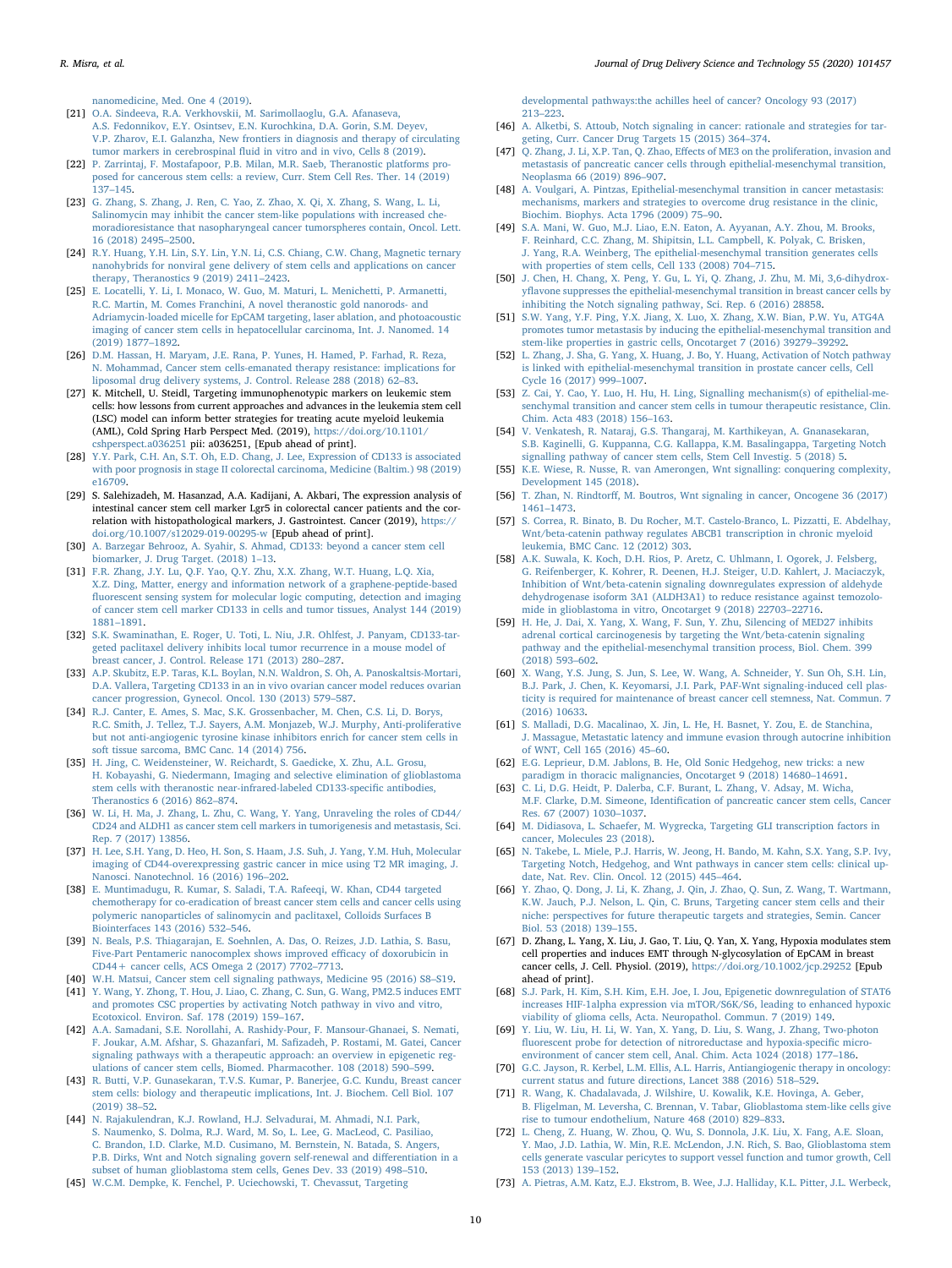[N.M. Amankulor, J.T. Huse, E.C. Holland, Osteopontin-CD44 signaling in the](http://refhub.elsevier.com/S1773-2247(19)31279-1/sref73) [glioma perivascular niche enhances cancer stem cell phenotypes and promotes](http://refhub.elsevier.com/S1773-2247(19)31279-1/sref73) [aggressive tumor growth, Cell Stem Cell 14 \(2014\) 357](http://refhub.elsevier.com/S1773-2247(19)31279-1/sref73)–369.

- <span id="page-10-12"></span>[74] [R. Misra, S. Acharya, S.K. Sahoo, Cancer nanotechnology: application of nano](http://refhub.elsevier.com/S1773-2247(19)31279-1/sref74)[technology in cancer therapy, Drug Discov. Today 15 \(2010\) 842](http://refhub.elsevier.com/S1773-2247(19)31279-1/sref74)–850.
- <span id="page-10-13"></span>[75] [M.P. Vila, R.U. Takahashi, W. Usuba, I. Kohama, T. Ochiya, Drug resistance driven](http://refhub.elsevier.com/S1773-2247(19)31279-1/sref75) [by cancer stem cells and their niche, Int. J. Mol. Sci. 18 \(2017\) 2574.](http://refhub.elsevier.com/S1773-2247(19)31279-1/sref75)
- <span id="page-10-14"></span>[76] [J. Zhao, J. Li, H.A. Schlößer, F. Popp, M.C. Popp, H. Alakus, K.W. Jauch,](http://refhub.elsevier.com/S1773-2247(19)31279-1/sref76) [C.J. Bruns, J. Zhao, Targeting cancer stem cells and their niche: current ther](http://refhub.elsevier.com/S1773-2247(19)31279-1/sref76)[apeutic implications and challenges in pancreatic cancer, Stem Cell. Int. 2017](http://refhub.elsevier.com/S1773-2247(19)31279-1/sref76) [\(2017\) 1](http://refhub.elsevier.com/S1773-2247(19)31279-1/sref76)–9.
- <span id="page-10-15"></span>[77] [A. Reda, S. Hosseiny, I.M. El-Sherbiny, Next-generation nanotheranostics targeting](http://refhub.elsevier.com/S1773-2247(19)31279-1/sref77) [cancer stem cells, Nanomedicine 14 \(2019\) 2487](http://refhub.elsevier.com/S1773-2247(19)31279-1/sref77)–2514.
- <span id="page-10-16"></span>[78] [Z. Chen, Z. Wang, Z. Gu, Bioinspired and biomimetic nanomedicines, Acc. Chem.](http://refhub.elsevier.com/S1773-2247(19)31279-1/sref78) [Res. 52 \(2019\) 1255](http://refhub.elsevier.com/S1773-2247(19)31279-1/sref78)–1264.
- <span id="page-10-17"></span>[79] [S. Akhter, Z. Ahmad, A. Singh, I. Ahmad, M. Rahman, M. Anwar, G.K. Jain,](http://refhub.elsevier.com/S1773-2247(19)31279-1/sref79) [F.J. Ahmad, R.K. Khar, Cancer targeted metallic nanoparticle: targeting overview,](http://refhub.elsevier.com/S1773-2247(19)31279-1/sref79) [recent advancement and toxicity concern, Curr. Pharmaceut. Des. 17 \(2011\)](http://refhub.elsevier.com/S1773-2247(19)31279-1/sref79) 1834–[1850.](http://refhub.elsevier.com/S1773-2247(19)31279-1/sref79)
- [80] [F.M. Kievit, M. Zhang, Cancer nanotheranostics: improving imaging and therapy](http://refhub.elsevier.com/S1773-2247(19)31279-1/sref80) [by targeted delivery across biological barriers, Adv. Mater. 23 \(2011\) H217](http://refhub.elsevier.com/S1773-2247(19)31279-1/sref80)–H247.
- [81] [A. Alexiou, C. Vairaktarakis, V. Tsiamis, G.M. Ashraf, Application of e](http://refhub.elsevier.com/S1773-2247(19)31279-1/sref81)fficient [nanoparticles for early diagnosis and treatment of cancer, Curr. Drug Metabol. 16](http://refhub.elsevier.com/S1773-2247(19)31279-1/sref81) [\(2015\) 662](http://refhub.elsevier.com/S1773-2247(19)31279-1/sref81)–675.
- <span id="page-10-18"></span>[82] [K.J. Lim, S. Bisht, E.E. Bar, A. Maitra, C.G. Eberhart, A polymeric nanoparticle](http://refhub.elsevier.com/S1773-2247(19)31279-1/sref82) [formulation of curcumin inhibits growth, clonogenicity and stem-like fraction in](http://refhub.elsevier.com/S1773-2247(19)31279-1/sref82) [malignant brain tumors, Cancer Biol. Ther. 11 \(2011\) 464](http://refhub.elsevier.com/S1773-2247(19)31279-1/sref82)–473.
- <span id="page-10-19"></span>[83] [S. Parveen, R. Misra, S.K. Sahoo, Nanoparticles: a boon to drug delivery, ther](http://refhub.elsevier.com/S1773-2247(19)31279-1/sref83)[apeutics, diagnostics and imaging, Nanomedicine 8 \(2012\) 147](http://refhub.elsevier.com/S1773-2247(19)31279-1/sref83)–166.
- <span id="page-10-20"></span>[84] [S. Shen, J.X. Xia, J. Wang, Nanomedicine-mediated cancer stem cell therapy,](http://refhub.elsevier.com/S1773-2247(19)31279-1/sref84) [Biomaterials 74 \(2016\) 1](http://refhub.elsevier.com/S1773-2247(19)31279-1/sref84)–18.
- <span id="page-10-21"></span>[85] [D. Singh, A.P. Minz, S.K. Sahoo, Nanomedicine-mediated drug targeting of cancer](http://refhub.elsevier.com/S1773-2247(19)31279-1/sref85) [stem cells, Drug Discov. Today 22 \(2017\) 952](http://refhub.elsevier.com/S1773-2247(19)31279-1/sref85)–959.
- <span id="page-10-22"></span>[86] [D. Wu, M. Si, H.Y. Xue, H.L. Wong, Nanomedicine applications in the treatment of](http://refhub.elsevier.com/S1773-2247(19)31279-1/sref86) [breast cancer: current state of the art, Int. J. Nanomed. 12 \(2017\) 5879](http://refhub.elsevier.com/S1773-2247(19)31279-1/sref86)–5892.
- <span id="page-10-23"></span>[87] [J.O. Eloy, R. Petrilli, G.L. Raspantini, R.J. Lee, TARGETED LIPOSOMES FOR siRNA](http://refhub.elsevier.com/S1773-2247(19)31279-1/sref87) [DELIVERY TO CANCER, Curr. Pharmaceut. Des. 24 \(2018\) 2664](http://refhub.elsevier.com/S1773-2247(19)31279-1/sref87)–2672.
- <span id="page-10-24"></span>[88] [X. Sun, Y. Chen, H. Zhao, G. Qiao, M. Liu, C. Zhang, D. Cui, L. Ma, Dual-modi](http://refhub.elsevier.com/S1773-2247(19)31279-1/sref88)fied [cationic liposomes loaded with paclitaxel and survivin siRNA for targeted imaging](http://refhub.elsevier.com/S1773-2247(19)31279-1/sref88) [and therapy of cancer stem cells in brain glioma, Drug Deliv. 25 \(2018\)](http://refhub.elsevier.com/S1773-2247(19)31279-1/sref88) 1718–[1727.](http://refhub.elsevier.com/S1773-2247(19)31279-1/sref88)
- <span id="page-10-0"></span>[89] R.J. [Li, X. Ying, Y. Zhang, R.J. Ju, X.X. Wang, H.J. Yao, Y. Men, W. Tian, Y. Yu,](http://refhub.elsevier.com/S1773-2247(19)31279-1/sref89) [L. Zhang, R.J. Huang, W.L. Lu, All-trans retinoic acid stealth liposomes prevent the](http://refhub.elsevier.com/S1773-2247(19)31279-1/sref89) [relapse of breast cancer arising from the cancer stem cells, J. Control. Release 149](http://refhub.elsevier.com/S1773-2247(19)31279-1/sref89) [\(2011\) 281](http://refhub.elsevier.com/S1773-2247(19)31279-1/sref89)–291.
- <span id="page-10-1"></span>[90] [S. Mukherjee, R. Hussaini, R. White, D. Atwi, A. Fried, S. Sampat, L. Piao, Q. Pan,](http://refhub.elsevier.com/S1773-2247(19)31279-1/sref90) [P. Banerjee, TriCurin, a synergistic formulation of curcumin, resveratrol, and](http://refhub.elsevier.com/S1773-2247(19)31279-1/sref90) [epicatechin gallate, repolarizes tumor-associated macrophages and triggers an](http://refhub.elsevier.com/S1773-2247(19)31279-1/sref90) immune response to cause suppression of HPV + tumors, Cancer Immunol. [Immunother. 67 \(2018\) 761](http://refhub.elsevier.com/S1773-2247(19)31279-1/sref90)–774.
- <span id="page-10-25"></span>[91] [J. Gao, W. Li, Y. Guo, S.S. Feng, Nanomedicine strategies for sustained, controlled](http://refhub.elsevier.com/S1773-2247(19)31279-1/sref91) [and targeted treatment of cancer stem cells, Nanomedicine 11 \(2016\) 3261](http://refhub.elsevier.com/S1773-2247(19)31279-1/sref91)–3282.
- <span id="page-10-3"></span>[92] [M. Zhu, S. Chen, L. Hua, C. Zhang, M. Chen, D. Chen, Y. Dong, Y. Zhang, M. Li,](http://refhub.elsevier.com/S1773-2247(19)31279-1/sref92) [X. Song, H. Chen, H. Zheng, Self-targeted salinomycin-loaded DSPE-PEG-metho](http://refhub.elsevier.com/S1773-2247(19)31279-1/sref92)[trexate nanomicelles for targeting both head and neck squamous cell carcinoma](http://refhub.elsevier.com/S1773-2247(19)31279-1/sref92) [cancer cells and cancer stem cells, Nanomedicine 12 \(2017\) 295](http://refhub.elsevier.com/S1773-2247(19)31279-1/sref92)–315.
- <span id="page-10-2"></span>[93] [T. Meng, J. Liu, L. Wen, M. Yuan, B. Cheng, Y. Hu, Y. Zhu, X. Liu, H. Yuan, F. Hu,](http://refhub.elsevier.com/S1773-2247(19)31279-1/sref93) [Multi-cycle chemotherapy with the glycolipid-like polymeric micelles evade](http://refhub.elsevier.com/S1773-2247(19)31279-1/sref93) [cancer stem cell enrichment in breast cancer therapy, Oncotarget 7 \(2016\)](http://refhub.elsevier.com/S1773-2247(19)31279-1/sref93) 72978–[72989.](http://refhub.elsevier.com/S1773-2247(19)31279-1/sref93)
- <span id="page-10-26"></span>[94] [S. Parveen, S.K. Sahoo, Polymeric nanoparticles for cancer therapy, J. Drug Target.](http://refhub.elsevier.com/S1773-2247(19)31279-1/sref94) [16 \(2008\) 108](http://refhub.elsevier.com/S1773-2247(19)31279-1/sref94)–123.
- <span id="page-10-27"></span>[95] [V. Perumal, P.M. Sivakumar, A. Zarrabi, S. Muthupandian, S. Vijayaraghavalu,](http://refhub.elsevier.com/S1773-2247(19)31279-1/sref95) [K. Sahoo, A. Das, S. Das, S.S. Payyappilly, S. Das, Near infra-red polymeric na](http://refhub.elsevier.com/S1773-2247(19)31279-1/sref95)[noparticle based optical imaging in Cancer diagnosis, J. Photochem. Photobiol., B](http://refhub.elsevier.com/S1773-2247(19)31279-1/sref95) [199 \(2019\) 111630.](http://refhub.elsevier.com/S1773-2247(19)31279-1/sref95)
- <span id="page-10-28"></span>[96] [R. Vinhas, R. Mendes, A.R. Fernandes, P.V. Baptista, Nanoparticles-Emerging po](http://refhub.elsevier.com/S1773-2247(19)31279-1/sref96)[tential for managing leukemia and lymphoma, Front. Bioeng. Biotechnol. 5](http://refhub.elsevier.com/S1773-2247(19)31279-1/sref96) [\(2017\) 79.](http://refhub.elsevier.com/S1773-2247(19)31279-1/sref96)
- <span id="page-10-29"></span>[97] [K. Greish, A. Mathur, M. Bakhiet, S. Taurin, Nanomedicine: is it lost in translation?](http://refhub.elsevier.com/S1773-2247(19)31279-1/sref97) [Ther. Deliv. 9 \(2018\) 269](http://refhub.elsevier.com/S1773-2247(19)31279-1/sref97)–285.
- <span id="page-10-30"></span>[98] [S. Nardecchia, P. Sanchez-Moreno, J. Vicente, J.A. Marchal, H. Boulaiz, Clinical](http://refhub.elsevier.com/S1773-2247(19)31279-1/sref98) [trials of thermosensitive nanomaterials: an overview, Nanomaterials 9 \(2019\).](http://refhub.elsevier.com/S1773-2247(19)31279-1/sref98)
- <span id="page-10-4"></span>[99] [J. Wang, J.S. Lee, D. Kim, L. Zhu, Exploration of zinc oxide nanoparticles as a](http://refhub.elsevier.com/S1773-2247(19)31279-1/sref99) [multitarget and multifunctional anticancer nanomedicine, ACS Appl. Mater.](http://refhub.elsevier.com/S1773-2247(19)31279-1/sref99) [Interfaces 9 \(2017\) 39971](http://refhub.elsevier.com/S1773-2247(19)31279-1/sref99)–39984.
- <span id="page-10-5"></span>[100] [J.W. Han, S. Gurunathan, Y.J. Choi, J.H. Kim, Dual functions of silver nano](http://refhub.elsevier.com/S1773-2247(19)31279-1/sref100)[particles in F9 teratocarcinoma stem cells, a suitable model for evaluating cyto](http://refhub.elsevier.com/S1773-2247(19)31279-1/sref100)toxicity- and diff[erentiation-mediated cancer therapy, Int. J. Nanomed. 12 \(2017\)](http://refhub.elsevier.com/S1773-2247(19)31279-1/sref100) 7529–[7549.](http://refhub.elsevier.com/S1773-2247(19)31279-1/sref100)
- <span id="page-10-6"></span>[101] [T. Mandal, M. Beck, N. Kirsten, M. Linden, C. Buske, Targeting murine leukemic](http://refhub.elsevier.com/S1773-2247(19)31279-1/sref101) [stem cells by antibody functionalized mesoporous silica nanoparticles, Sci. Rep. 8](http://refhub.elsevier.com/S1773-2247(19)31279-1/sref101) [\(2018\) 989.](http://refhub.elsevier.com/S1773-2247(19)31279-1/sref101)
- <span id="page-10-31"></span>[102] [A. Eskandari, A. Kundu, S. Ghosh, K. Suntharalingam, A triangular platinum\(II\)](http://refhub.elsevier.com/S1773-2247(19)31279-1/sref102) [multinuclear complex with cytotoxicity towards breast cancer stem cells, Angew](http://refhub.elsevier.com/S1773-2247(19)31279-1/sref102) [Chem. Int. Ed. Engl. 58 \(2019\) 12059](http://refhub.elsevier.com/S1773-2247(19)31279-1/sref102)–12064.
- <span id="page-10-32"></span>[103] [S. Gurunathan, M. Jeyaraj, M.H. Kang, J.H. Kim, Tangeretin-assisted platinum](http://refhub.elsevier.com/S1773-2247(19)31279-1/sref103) [nanoparticles enhance the apoptotic properties of doxorubicin: combination](http://refhub.elsevier.com/S1773-2247(19)31279-1/sref103) [therapy for osteosarcoma treatment, Nanomaterials 9 \(2019\).](http://refhub.elsevier.com/S1773-2247(19)31279-1/sref103)
- <span id="page-10-11"></span>[104] W. [Rao, H. Wang, J. Han, S. Zhao, J. Dumbleton, P. Agarwal, W. Zhang, G. Zhao,](http://refhub.elsevier.com/S1773-2247(19)31279-1/sref104) [J. Yu, D.L. Zynger, X. Lu, X. He, Chitosan-decorated doxorubicin-encapsulated](http://refhub.elsevier.com/S1773-2247(19)31279-1/sref104) [nanoparticle targets and eliminates tumor reinitiating cancer stem-like cells, ACS](http://refhub.elsevier.com/S1773-2247(19)31279-1/sref104) [Nano 9 \(2015\) 5725](http://refhub.elsevier.com/S1773-2247(19)31279-1/sref104)–5740.
- <span id="page-10-10"></span>[105] [R. Shabani, M. Ashjari, K. Ashtari, F. Izadyar, B. Behnam, S. Khoei, M. Asghari-](http://refhub.elsevier.com/S1773-2247(19)31279-1/sref105)[Jafarabadi, M. Koruji, Elimination of mouse tumor cells from neonate spermato](http://refhub.elsevier.com/S1773-2247(19)31279-1/sref105)[gonial cells utilizing cisplatin-entrapped folic acid-conjugated poly\(lactic-co-gly](http://refhub.elsevier.com/S1773-2247(19)31279-1/sref105)[colic acid\) nanoparticles in vitro, Int. J. Nanomed. 13 \(2018\) 2943](http://refhub.elsevier.com/S1773-2247(19)31279-1/sref105)–2954.
- <span id="page-10-33"></span>[106] [R. Meir, M. Motiei, R. Popovtzer, Gold nanoparticles for in vivo cell tracking,](http://refhub.elsevier.com/S1773-2247(19)31279-1/sref106) [Nanomedicine 9 \(2014\) 2059](http://refhub.elsevier.com/S1773-2247(19)31279-1/sref106)–2069.
- <span id="page-10-34"></span>[107] [A. Kumar, X. Zhang, X.J. Liang, Gold nanoparticles: emerging paradigm for tar](http://refhub.elsevier.com/S1773-2247(19)31279-1/sref107)[geted drug delivery system, Biotechnol. Adv. 31 \(2013\) 593](http://refhub.elsevier.com/S1773-2247(19)31279-1/sref107)–606.
- <span id="page-10-35"></span>[108] [Y. Liu, M. Yang, J. Zhang, X. Zhi, C. Li, C. Zhang, F. Pan, K. Wang, Y. Yang,](http://refhub.elsevier.com/S1773-2247(19)31279-1/sref108) [J. Martinez de la Fuentea, D. Cui, Human induced pluripotent stem cells for tumor](http://refhub.elsevier.com/S1773-2247(19)31279-1/sref108) [targeted delivery of gold nanorods and enhanced photothermal therapy, ACS Nano](http://refhub.elsevier.com/S1773-2247(19)31279-1/sref108) [10 \(2016\) 2375](http://refhub.elsevier.com/S1773-2247(19)31279-1/sref108)–2385.
- <span id="page-10-36"></span>[109] [Sonali, M.K. Viswanadh, R.P. Singh, P. Agrawal, A.K. Mehata, D.M. Pawde,](http://refhub.elsevier.com/S1773-2247(19)31279-1/sref109) [Narendra, R. Sonkar, M.S. Muthu, Nanotheranostics: emerging strategies for early](http://refhub.elsevier.com/S1773-2247(19)31279-1/sref109) [diagnosis and therapy of brain cancer, Nanotheranostics 2 \(2018\) 70](http://refhub.elsevier.com/S1773-2247(19)31279-1/sref109)–86.
- <span id="page-10-37"></span>[110] [Y. Sun, H.S. Kim, S. Kang, Y.J. Piao, S. Jon, W.K. Moon, Magnetic resonance](http://refhub.elsevier.com/S1773-2247(19)31279-1/sref110) [imaging-guided drug delivery to breast cancer stem-like cells, Adv. Healthc.](http://refhub.elsevier.com/S1773-2247(19)31279-1/sref110) [Mater. 7 \(2018\) e1800266.](http://refhub.elsevier.com/S1773-2247(19)31279-1/sref110)
- <span id="page-10-38"></span>[111] [J. Saleem, L. Wang, C. Chen, Carbon-based nanomaterials for cancer therapy via](http://refhub.elsevier.com/S1773-2247(19)31279-1/sref111) [targeting tumor microenvironment, Adv. Healthc. Mater. \(2018\) e1800525.](http://refhub.elsevier.com/S1773-2247(19)31279-1/sref111)
- <span id="page-10-39"></span>[112] [L.A. Lara-Martinez, F. Masso, E. Palacios Gonzalez, I. Garcia-Pelaez, A. Contreras-](http://refhub.elsevier.com/S1773-2247(19)31279-1/sref112)[Ramos, M. Valverde, E. Rojas, F. Cervantes-Sodi, S. Hernandez-Gutierrez,](http://refhub.elsevier.com/S1773-2247(19)31279-1/sref112) [Evaluating the biological risk of functionalized multiwalled carbon nanotubes and](http://refhub.elsevier.com/S1773-2247(19)31279-1/sref112) [functionalized oxygen-doped multiwalled carbon nanotubes as possible toxic,](http://refhub.elsevier.com/S1773-2247(19)31279-1/sref112) [carcinogenic, and embryotoxic agents, Int. J. Nanomed. 12 \(2017\) 7695](http://refhub.elsevier.com/S1773-2247(19)31279-1/sref112)–7707.
- <span id="page-10-40"></span>[113] [S.A. Ansari, R. Satar, M.A. Jafri, M. Rasool, W. Ahmad, S. Kashif Zaidi, Role of](http://refhub.elsevier.com/S1773-2247(19)31279-1/sref113) [nanodiamonds in drug delivery and stem cell therapy, Iran. J. Biotechnol. 14](http://refhub.elsevier.com/S1773-2247(19)31279-1/sref113) [\(2016\) 130](http://refhub.elsevier.com/S1773-2247(19)31279-1/sref113)–141.
- <span id="page-10-8"></span>[114] [L.J. Su, M.S. Wu, Y.Y. Hui, B.M. Chang, L. Pan, P.C. Hsu, Y.T. Chen, H.N. Ho,](http://refhub.elsevier.com/S1773-2247(19)31279-1/sref114) [Y.H. Huang, T.Y. Ling, H.H. Hsu, H.C. Chang, Fluorescent nanodiamonds enable](http://refhub.elsevier.com/S1773-2247(19)31279-1/sref114) [quantitative tracking of human mesenchymal stem cells in miniature pigs, Sci.](http://refhub.elsevier.com/S1773-2247(19)31279-1/sref114) [Rep. 7 \(2017\) 45607.](http://refhub.elsevier.com/S1773-2247(19)31279-1/sref114)
- <span id="page-10-7"></span>[115] [X. Wang, X.C. Low, W. Hou, L.N. Abdullah, T.B. Toh, M. Mohd Abdul Rashid,](http://refhub.elsevier.com/S1773-2247(19)31279-1/sref115) [D. Ho, E.K. Chow, Epirubicin-adsorbed nanodiamonds kill chemoresistant hepatic](http://refhub.elsevier.com/S1773-2247(19)31279-1/sref115) [cancer stem cells, ACS Nano 8 \(2014\) 12151](http://refhub.elsevier.com/S1773-2247(19)31279-1/sref115)–12166.
- <span id="page-10-41"></span>[116] [L. Feng, L. Wu, X. Qu, New horizons for diagnostics and therapeutic applications of](http://refhub.elsevier.com/S1773-2247(19)31279-1/sref116) [graphene and graphene oxide, Adv. Mater. 25 \(2013\) 168](http://refhub.elsevier.com/S1773-2247(19)31279-1/sref116)–186.
- <span id="page-10-42"></span>[117] [S. Gurunathan, M.H. Kang, M. Qasim, J.H. Kim, Nanoparticle-mediated combi](http://refhub.elsevier.com/S1773-2247(19)31279-1/sref117)[nation therapy: two-in-one approach for cancer, Int. J. Mol. Sci. 19 \(2018\).](http://refhub.elsevier.com/S1773-2247(19)31279-1/sref117)
- <span id="page-10-43"></span>[118] [D. Toomeh, S.M. Gadoue, S. Yasmin-Karim, M. Singh, R. Shanker, S. Pal Singh,](http://refhub.elsevier.com/S1773-2247(19)31279-1/sref118) [R. Kumar, E. Sajo, W. Ngwa, Minimizing the potential of cancer recurrence and](http://refhub.elsevier.com/S1773-2247(19)31279-1/sref118) [metastasis by the use of graphene oxide nano-](http://refhub.elsevier.com/S1773-2247(19)31279-1/sref118)flakes released from smart fiducials [during image-guided radiation therapy, Phys. Med. 55 \(2018\) 8](http://refhub.elsevier.com/S1773-2247(19)31279-1/sref118)–14.
- <span id="page-10-44"></span>[119] [Y.J. Choi, S. Gurunathan, J.H. Kim, Graphene oxide-silver nanocomposite en](http://refhub.elsevier.com/S1773-2247(19)31279-1/sref119)hances [cytotoxic and apoptotic potential of salinomycin in human ovarian cancer](http://refhub.elsevier.com/S1773-2247(19)31279-1/sref119) [stem cells \(OvCSCs\): a novel approach for cancer therapy, Int. J. Mol. Sci. 19](http://refhub.elsevier.com/S1773-2247(19)31279-1/sref119) [\(2018\).](http://refhub.elsevier.com/S1773-2247(19)31279-1/sref119)
- <span id="page-10-45"></span>[120] [I.T.H.S. Kima, D.H. Leea, J.W. Choib, Live Cell Biosensing Platforms Using](http://refhub.elsevier.com/S1773-2247(19)31279-1/sref120) [Graphene-Based Hybrid Nanomaterials, \(2017\).](http://refhub.elsevier.com/S1773-2247(19)31279-1/sref120)
- <span id="page-10-9"></span>[121] [D. Dapkute, S. Steponkiene, D. Bulotiene, L. Saulite, U. Riekstina, R. Rotomskis,](http://refhub.elsevier.com/S1773-2247(19)31279-1/sref121) [Skin-derived mesenchymal stem cells as quantum dot vehicles to tumors, Int. J.](http://refhub.elsevier.com/S1773-2247(19)31279-1/sref121) [Nanomed. 12 \(2017\) 8129](http://refhub.elsevier.com/S1773-2247(19)31279-1/sref121)–8142.
- <span id="page-10-46"></span>[122] [M. Ayoubi, P. Naserzadeh, M.T. Hashemi, M. Reza Rostami, E. Tamjid,](http://refhub.elsevier.com/S1773-2247(19)31279-1/sref122) [M.M. Tavakoli, A. Simchi, Biochemical mechanisms of dose-dependent cytotoxi](http://refhub.elsevier.com/S1773-2247(19)31279-1/sref122)[city and ROS-mediated apoptosis induced by lead sul](http://refhub.elsevier.com/S1773-2247(19)31279-1/sref122)fide/graphene oxide [quantum dots for potential bioimaging applications, Sci. Rep. 7 \(2017\) 12896.](http://refhub.elsevier.com/S1773-2247(19)31279-1/sref122)
- <span id="page-10-47"></span>[123] [R. Shandilya, A. Bhargava, N. Bunkar, R. Tiwari, I.Y. Goryacheva, P.K. Mishra,](http://refhub.elsevier.com/S1773-2247(19)31279-1/sref123) [Nanobiosensors: point-of-care approaches for cancer diagnostics, Biosens.](http://refhub.elsevier.com/S1773-2247(19)31279-1/sref123) [Bioelectron. 130 \(2019\) 147](http://refhub.elsevier.com/S1773-2247(19)31279-1/sref123)–165.
- <span id="page-10-48"></span>[124] [Y. Li, H.Y. Yang, D.S. Lee, Polymer-based and pH-sensitive nanobiosensors for](http://refhub.elsevier.com/S1773-2247(19)31279-1/sref124) [imaging and therapy of acidic pathological areas, Pharm. Res. 33 \(2016\)](http://refhub.elsevier.com/S1773-2247(19)31279-1/sref124) 2358–[2372.](http://refhub.elsevier.com/S1773-2247(19)31279-1/sref124)
- <span id="page-10-49"></span>[125] [X.T. Zheng, C.M. Li, Single living cell detection of telomerase over-expression for](http://refhub.elsevier.com/S1773-2247(19)31279-1/sref125) cancer detection by an optical fi[ber nanobiosensor, Biosens. Bioelectron. 25](http://refhub.elsevier.com/S1773-2247(19)31279-1/sref125) [\(2010\) 1548](http://refhub.elsevier.com/S1773-2247(19)31279-1/sref125)–1552.
- <span id="page-10-50"></span>[126] [C. Garcia-Mazas, N. Csaba, M. Garcia-Fuentes, Biomaterials to suppress cancer](http://refhub.elsevier.com/S1773-2247(19)31279-1/sref126) [stem cells and disrupt their tumoral niche, Int. J. Pharm. 523 \(2017\) 490](http://refhub.elsevier.com/S1773-2247(19)31279-1/sref126)–505.
- <span id="page-10-51"></span>[127] [A. Mokhtarzadeh, S. Hassanpour, Z.F. Vahid, M. Hejazi, M. Hashemi, J. Ranjbari,](http://refhub.elsevier.com/S1773-2247(19)31279-1/sref127) [M. Tabarzad, S. Noorolyai, M. de la Guardia, Nano-delivery system targeting to](http://refhub.elsevier.com/S1773-2247(19)31279-1/sref127) cancer stem cell cluster of diff[erentiation biomarkers, J. Control. Release 266](http://refhub.elsevier.com/S1773-2247(19)31279-1/sref127) [\(2017\) 166](http://refhub.elsevier.com/S1773-2247(19)31279-1/sref127)–186.
- <span id="page-10-52"></span>[128] [L. Farahmand, B. Darvishi, M. Salehi, S. Samadi Kouchaksaraei, A.K. Majidzadeh,](http://refhub.elsevier.com/S1773-2247(19)31279-1/sref128) [Functionalised nanomaterials for eradication of CSCs, a promising approach for](http://refhub.elsevier.com/S1773-2247(19)31279-1/sref128) [overcoming tumour heterogeneity, J. Drug Target. 26 \(2018\) 649](http://refhub.elsevier.com/S1773-2247(19)31279-1/sref128)–657.
- <span id="page-10-53"></span>[129] [J. Wang, S. Chen, W. Xiao, W. Li, L. Wang, S. Yang, W. Wang, L. Xu, S. Liao,](http://refhub.elsevier.com/S1773-2247(19)31279-1/sref129) [W. Liu, Y. Wang, N. Liu, J. Zhang, X. Xia, T. Kang, G. Chen, X. Cai, H. Yang,](http://refhub.elsevier.com/S1773-2247(19)31279-1/sref129) [X. Zhang, Y. Lu, P. Zhou, CAR-T cells targeting CLL-1 as an approach to treat acute](http://refhub.elsevier.com/S1773-2247(19)31279-1/sref129) [myeloid leukemia, J. Hematol. Oncol. 11 \(2018\).](http://refhub.elsevier.com/S1773-2247(19)31279-1/sref129)
- <span id="page-10-54"></span>[130] [S. Liang, C. Li, C. Zhang, Y. Chen, L. Xu, C. Bao, X. Wang, G. Liu, F. Zhang, D. Cui,](http://refhub.elsevier.com/S1773-2247(19)31279-1/sref130)